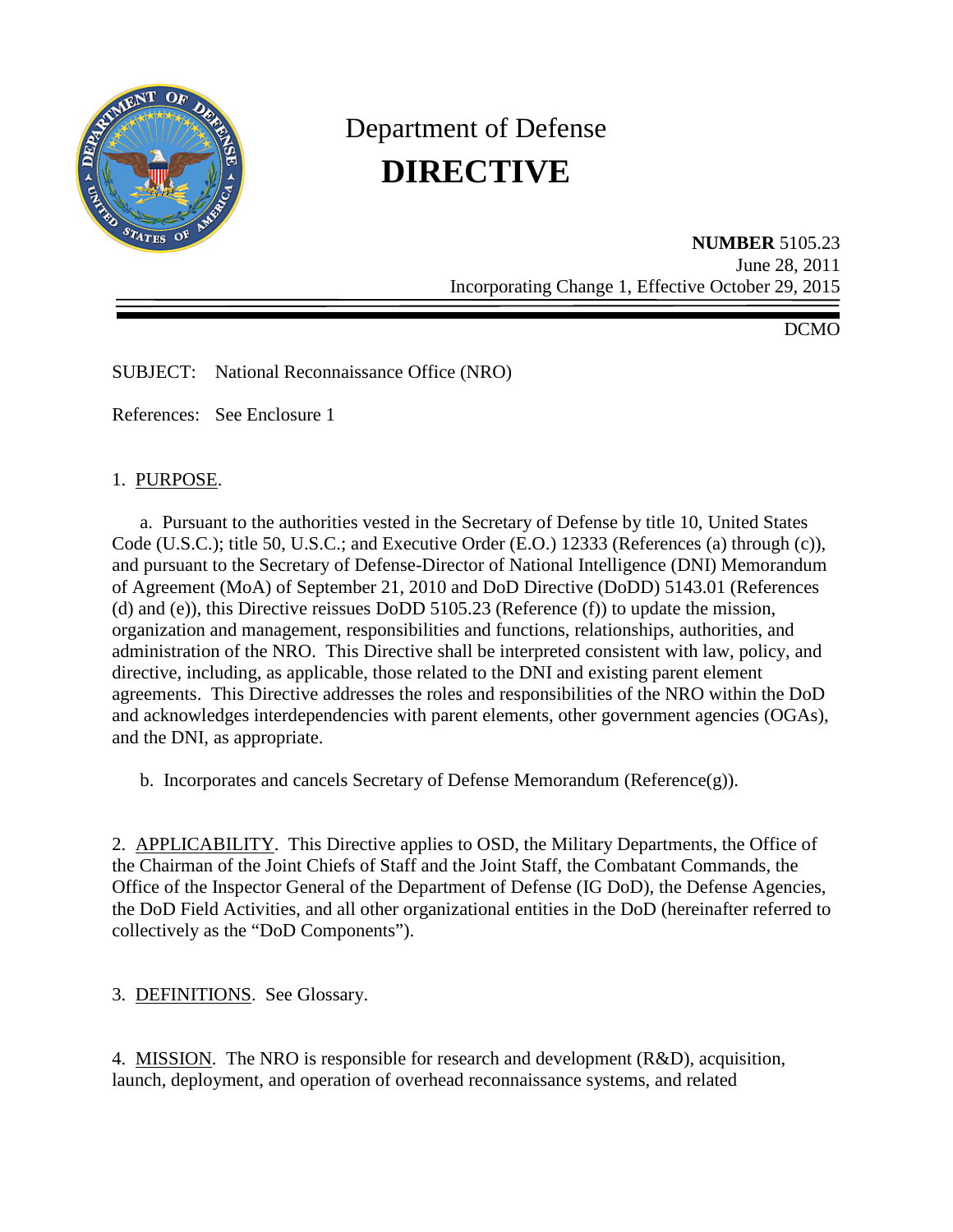data-processing facilities to collect intelligence and information to support national and DoD missions and other United States Government (USG) needs, pursuant to Reference (d).

## 5. ORGANIZATION AND MANAGEMENT

a. The NRO is a Defense Agency. The Secretary of Defense exercises authority, direction, and control over the NRO, pursuant to References (a) and (b) and other applicable authorities. The Under Secretary of Defense for Intelligence (USD(I)) exercises the authority, direction, and control of the Secretary of Defense over the Director, NRO (DNRO), pursuant to section 192(a) of Reference (a) and section 4.a.(2) of Reference (e).

b. The NRO shall consist of a Director, a Principal Deputy Director, a Deputy Director, and such subordinate organizational elements as are established by the Director within the resources assigned by the Secretary of Defense, the DNI, or OGAs, as appropriate.

c. The NRO is also an element of the Intelligence Community (IC), subject to the oversight of the DNI, pursuant to References (b), (c), and (d). The DNI provides objectives, priorities, and guidance for, determines requirements and the budget of, and exercises transfer and reprogramming authorities over the National Intelligence Program (NIP) portion of the NRO budget. The DNI also exercises National Intelligence tasking and oversight; authorities for ICwide policies relating to personnel, acquisition management, security, information technology, education, and training; oversight of intelligence coordination with foreign governments and international organizations; and other applicable authorities over the NRO, pursuant to References (b) and (c). The DNRO shall keep the USD(I) fully informed of all National Intelligence activities undertaken by the NRO that are tasked by the DNI consistent with Reference (d) and the Secretary of Defense and DNI MoA (Reference (h)). The DNRO shall assist the Secretary of Defense and the DNI in their respective responsibilities to manage, develop, and ensure implementation of policies, principles, standards, and guidelines for the security of information systems supporting the operations under their respective control, as well as supporting the operations of OGAs with national security information.

d. The DNRO shall also advise the DNI and Director of Defense Intelligence (DDI), as appropriate, and as established by Reference (h), on all matters under the purview of the DNI concerning overhead reconnaissance. The DDI will advise the DNI on critical deficiencies and strengths regarding overhead reconnaissance-related Defense Intelligence capabilities after coordination with the DNRO, and provide assessments on the effect of such deficiencies and strengths in meeting National Intelligence objectives.

6. RESPONSIBILITIES AND FUNCTIONS. The DNRO, under the authority, direction, and control of the USD(I), serves as the principal advisor on overhead reconnaissance to the Secretary of Defense, the Chairman of the Joint Chiefs of Staff, the Combatant Commanders, the Secretary of the Air Force, and the DoD Executive Agent (EA) for Space. The DNRO is responsible for the management and operations of the NRO, its program activities, and the acquisition of NRO systems. The DNRO directs and manages all assigned resources to provide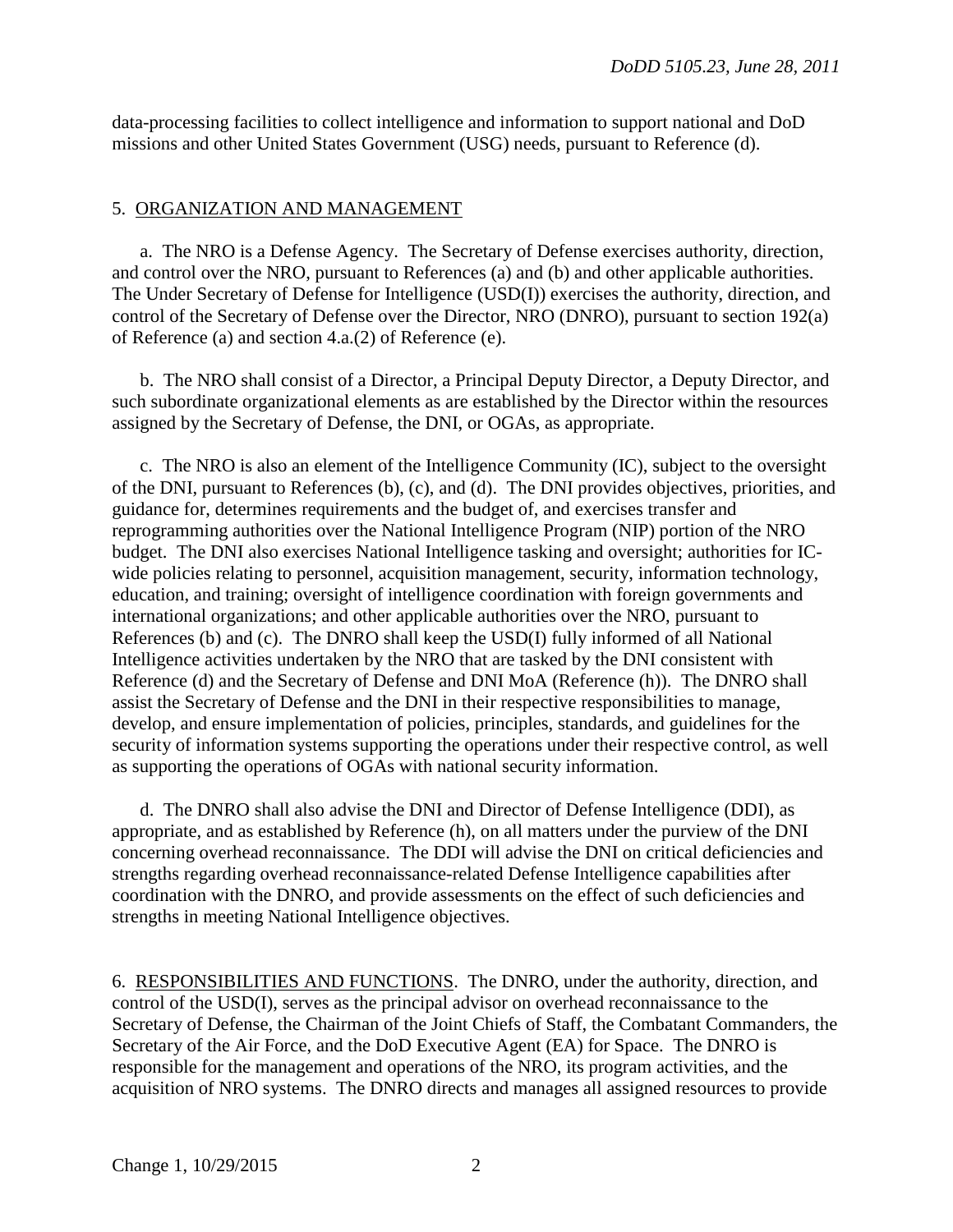peacetime, contingency, crisis, and combat overhead reconnaissance support to the Armed Forces of the United States, and delivers intelligence, surveillance, and reconnaissance capabilities, information products, services, and tools in response to national-level tasking in coordination with the Functional Managers. The DNRO shall receive and implement Secretary of Defense and DNI guidance and direction by establishing strategic guidance, policy, and procedures for the execution of the NRO mission and the accomplishment of DNRO National Security Space (NSS) responsibilities. In the fulfillment of these responsibilities, the DNRO shall:

## a. Operations

# (1) General

(a) Set, control, direct, and standardize policies, procedures, standards, infrastructure systems, and operations within the NRO.

(b) Pursuant to Reference (d), the MoA between the Central Intelligence Agency (CIA) and the NRO (Reference (i)), and the CIA Executive Director Memorandum (Reference (j)), negotiate and maintain formal agreements with parent elements to ensure the NRO is staffed with qualified permanent NRO DoD civilians; CIA detailees, and assignees; and detailees from other DoD Components, other IC elements, and OGAs as necessary and to address delegation of authority requirements in order to assemble high-quality leadership and workforce with domain or other appropriate enabling functional experience for tours of duty that promote continuity of effort. The resulting NRO workforce shall act as a unified staff supporting the NRO mission. Formal agreements between DNRO and the Heads of other DoD Components, other IC elements, or OGAs shall be used to address staffing and delegations of authority requirements. Any existing agreements between agencies relating to staffing, authorities, and delegations of authorities remain in effect unless and until formally revoked or modified according to the terms of those agreements.

(c) Ensure that the NRO is responsive to its organizational customer requirements and that their levels of satisfaction are ascertained and factored into program execution and measures are taken to improve responsiveness, as appropriate.

## (2) Support to the Armed Forces of the United States and the IC

(a) Carry out operational responsibilities for launch integration of NRO spacecraft, spacecraft command and control, and overhead reconnaissance data processing, and manage facilities required for these functions.

(b) Provide communications, collection capabilities, and related data processing based on validated capabilities requirements in support of DoD, IC, and other USG needs. Collected data shall be processed and handled in accordance with the laws and policies of the supported USG entity.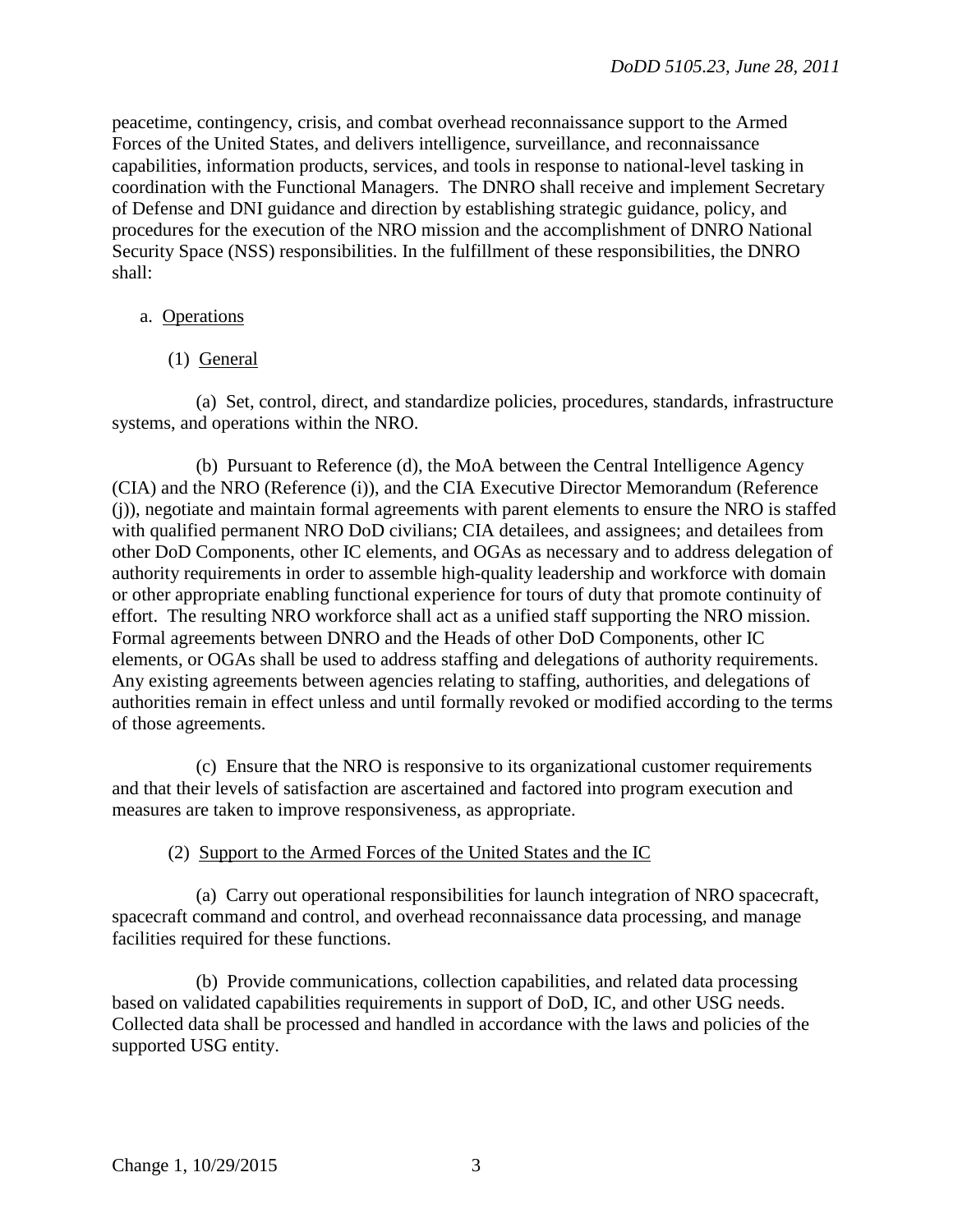(c) Plan and provide for survival, recovery, and reconstitution of NRO missionessential functions, pursuant to DoDD 3020.26 (Reference (k)).

## (3) Security

(a) Establish security control policies and procedures that incorporate requirements of DoD Manual (DoDM) 5200.0, (Reference (l)) and applicable Intelligence Community Directives (ICDs), and that are consistent with DoD and Office of the DNI (ODNI) guidance, as appropriate.

(b) Operate security programs to protect people, facilities, technology, information systems, and information.

## (4) Counterintelligence (CI)

(a) Integrate CI activities into operations, programs, systems, exercises, planning, doctrine, strategies, policies, and architectures.

(b) Conduct and report CI activities in accordance with DoDD 5240.02 (Reference (m)).

(5) Establish and coordinate performance metrics to measure, assess, and improve NRO overhead reconnaissance programs, operations, activities, and performance.

## b. Principal Advisor for Overhead Reconnaissance

(1) Establish and chair a senior-level advisory group to advise the DNRO. This group shall be known as the Overhead Reconnaissance Advisory Group (ORAG). ORAG membership shall be drawn from key DoD and IC stakeholders, pursuant to Reference (d).

(2) Provide the principal interface between overhead reconnaissance and other domains.

(3) Recommend proposed overhead reconnaissance space architectures and appropriate sustainment plans for established space architectures where the DNRO is responsible.

## c. Support to NSS Activities

(1) As the Head of a DoD Component and IC element with a unique mission, history, and organizational composition, the DNRO shares NSS sector leadership and management responsibilities, and coordinates with other NSS sector stakeholders, such as the Secretary of the Air Force, the USD(I), the Under Secretary of Defense for Policy (USD(P)), the Under Secretary of Defense for Acquisition, Technology, and Logistics (USD(AT&L)), the Chief Information Officer of the Department of Defense, the DoD EA for Space, the Chairman of the Joint Chiefs of Staff, and the Commander, United States Strategic Command (CDRUSSTRATCOM), on policy and strategy, technology security, export control, and international engagement related to overhead reconnaissance or other space activities. Those NSS sector stakeholders that have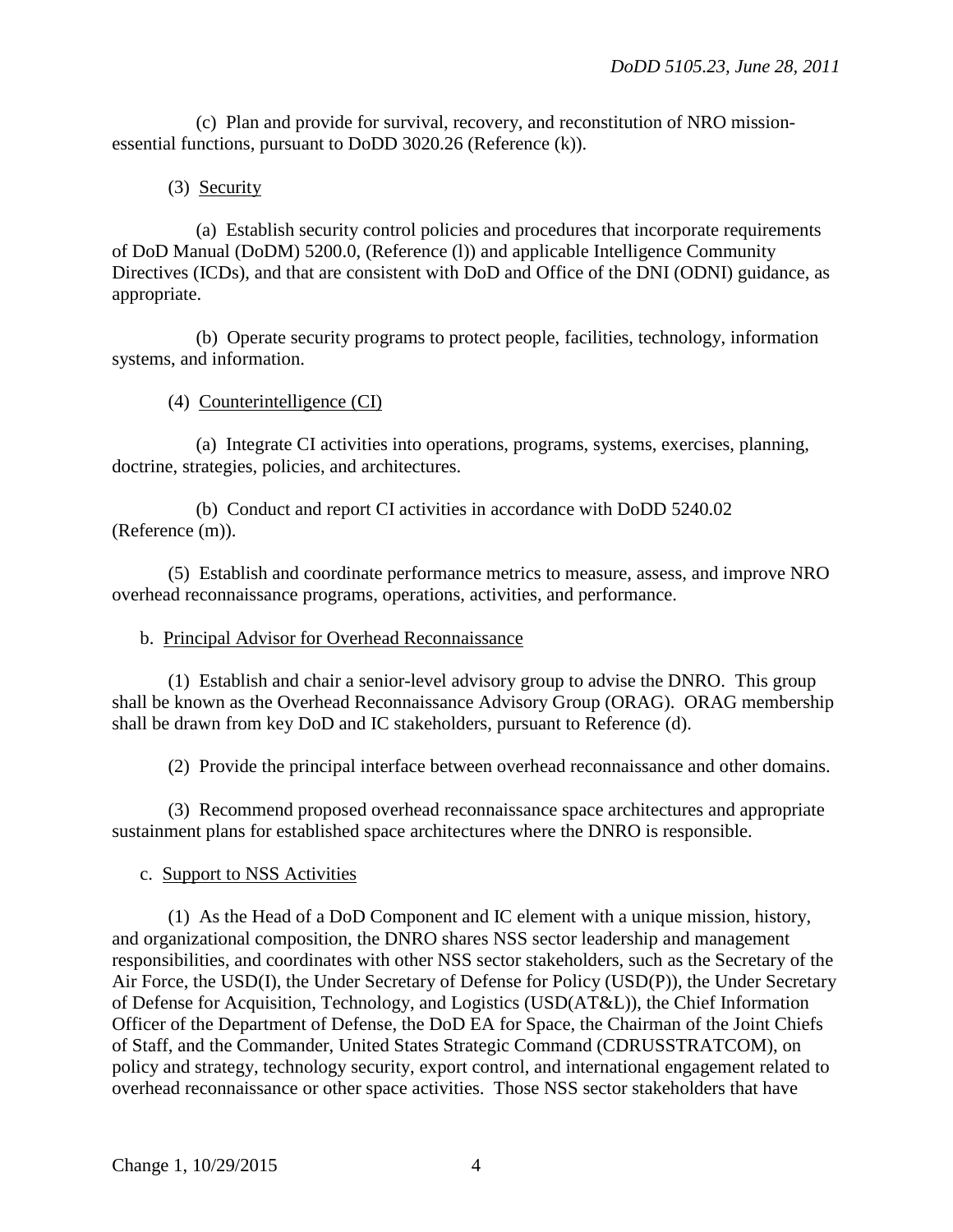leadership and management responsibilities should coordinate the aforementioned overhead reconnaissance or other space activities with the DNRO.

(2) Serve as a member of the Defense Space Council (DSC), advising the DoD EA for Space on overhead reconnaissance matters, in order to generate greater synchronization for NSS programs and planning.

(3) Lead and manage NRO commercial partnerships, and industrial and supplier base issues that involve overhead reconnaissance, and consult with the DSC on industrial and supplier base matters.

(4) Collaborate with the DoD EA for Space in the development of other space mission architectures, when appropriate.

(5) Ensure NRO activities are integrated, when appropriate, within the DoD, and with programs of the National Aeronautics and Space Administration and OGAs, as well as those organizations and the governments of allied and friendly countries, as appropriate.

(6) Maintain partnerships across organizational boundaries with other members of the IC and other entities, as required, in support of NRO missions and programs to optimize appropriate DoD technical and operational capabilities and resources.

(7) Ensure that the Secretary of Defense and the DNI are fully informed of all important activities of the NRO, including all other space governance processes that are addressed in DoD, IC, or other USG policy, law, and directives.

# d. Program Activities

(1) Budgeting and Efficiency

(a) Prepare a comprehensive NRO program and budget input, pursuant to applicable Secretary of Defense-DNI guidance and mission requirements, for inclusion in the President's NIP and the DoD Military Intelligence Program (MIP), pursuant to DoDD 5205.12 (Reference (n)).

1. Develop, manage, implement, and conduct the NRP within the NIP and the NRO Program within the MIP.

2. Manage the NRP and, in accordance with Reference (n), the NRO MIP.

3. Develop an integrated NRP/NRO MIP, for the approval of the Secretary of Defense and the DNI.

(b) Pursuant to Reference (d) and Secretary of Defense-DNI MoA (Reference (o)), for wholly or majority NIP-funded NRO programs, budget to Independent Cost Estimates in accordance with applicable law, and with policy and regulations unless waived by the DNI. For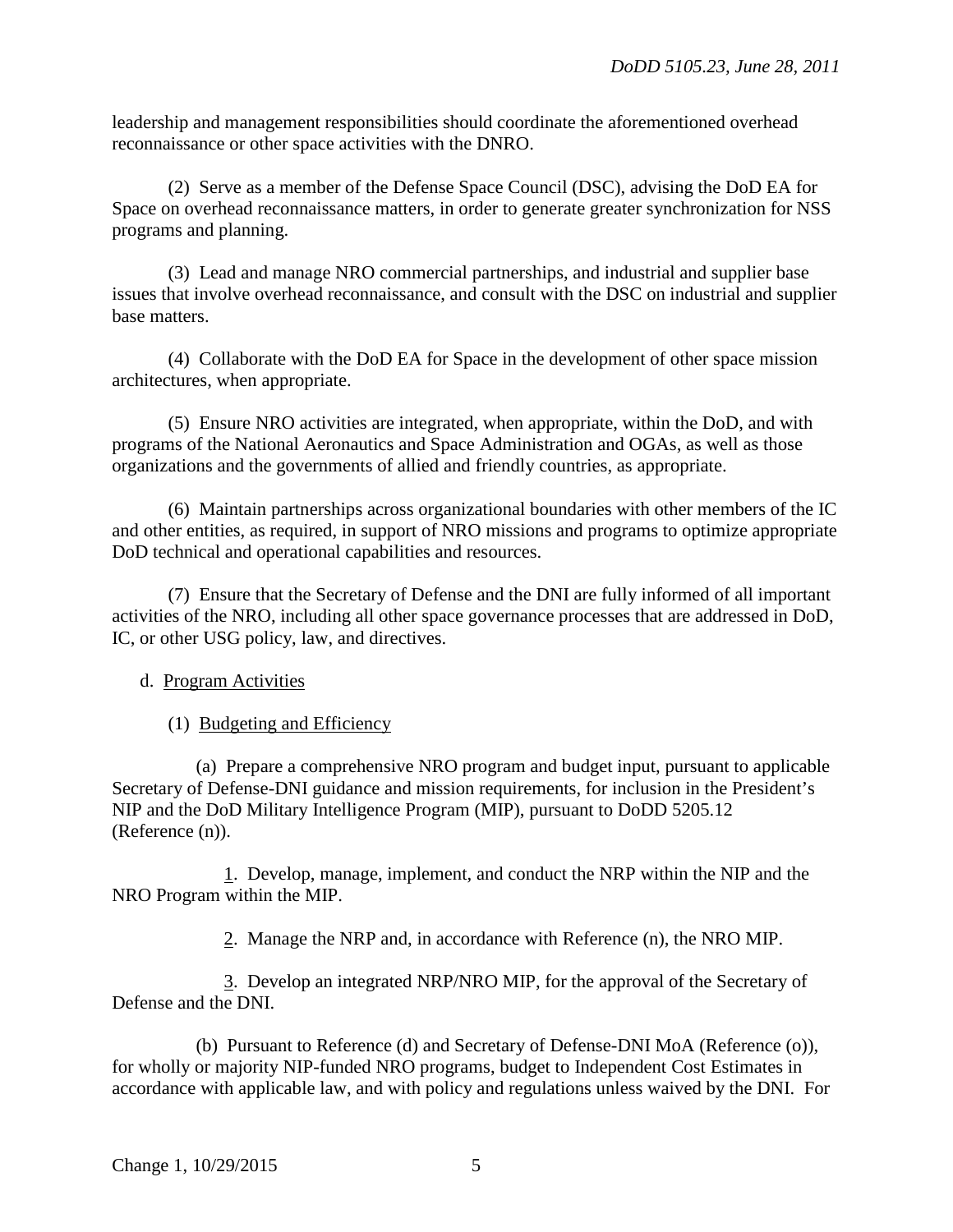these NIP-funded NRO programs, the IC shall validate capabilities requirements with the Joint Staff supporting coordination. For wholly or majority MIP-funded NRO programs, the Joint Requirements Oversight Council (JROC) shall validate requirements with the IC supporting coordination.

(c) Work with the Office of the Under Secretary of Defense (Comptroller)/Chief Financial Officer, Department of Defense (OUSD(C)/CFO) and ODNI to ensure proper budgeting, execution, and accounting of programs. The DNRO needs budget flexibility to respond to program challenges, including the ability to move funds within and between programs for budget planning to the fullest extent allowed by law. In cases of successful acquisition performance or where sufficient risk has been retired, reprogramming of savings may be permitted in coordination with OUSD(C)/CFO and ODNI, as authorized by law and regulation.

(d) Develop and manage those MIP resources and capabilities under DNRO purview, pursuant to Reference (n).

(e) Ensure that NRO operations are planned and managed in ways that provide for optimally efficient and effective expenditure and use of all assigned and programmed USG resources; and that business operations are streamlined, infrastructure and support staffs are mission essential, and leadership and management are as effective and efficient as possible.

(2) R&D

(a) Plan and conduct overhead reconnaissance R&D in support of the NRO mission.

(b) Manage and direct a science and technology program that underpins NRO R&D priorities.

## (3) Acquisition

(a) Serve as the Senior Acquisition Executive for the NRO.

(b) When and if designated or assigned by the USD(AT&L) and the Assistant DNI for Acquisition, Technology, and Facilities (ADNI/AT&F) execute milestone decision authority (MDA) and full program management authority over majority or wholly NIP funded NRO programs, pursuant to Reference (d).

(c) When designated or assigned by the USD(AT&L), execute MDA and full program management authority over majority or wholly MIP-funded NRO programs with ODNI participation.

(d) Ensure the active participation of NRO staff at all levels of DoD and IC processes so that technical and programmatic risk factors are properly considered, when proposed or ongoing NRO-directed programs are to be considered by either the JROC or IC.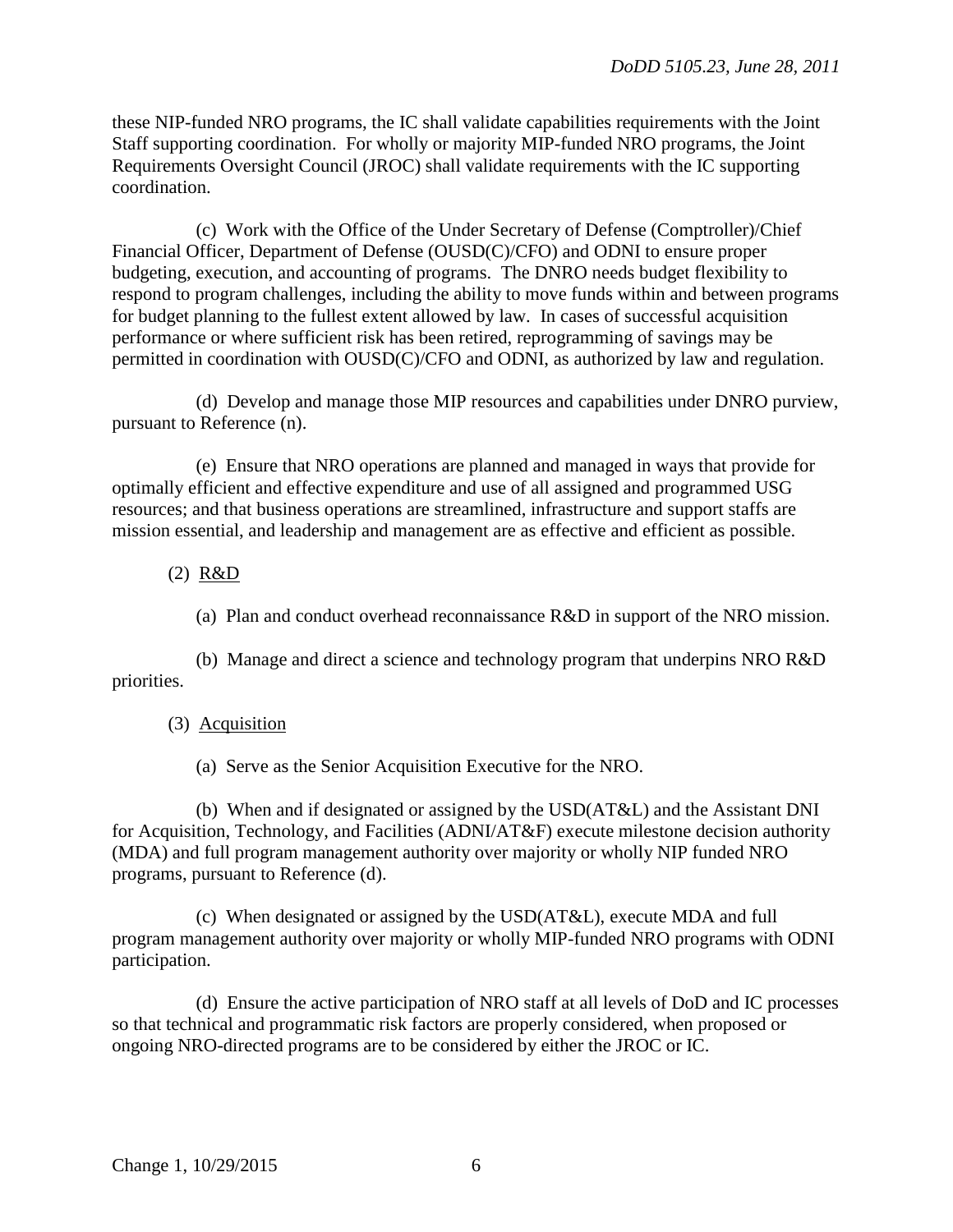(e) Be responsive to program review and program management plan processes conducted by the USD(AT&L) or the ADNI/AT&F.

(f) Address overhead reconnaissance system requirements established by the Functional Managers and validated by the JROC and IC requirements process.

## e. NRO Oversight

(1) Conduct all NRO activities in conformity with applicable law, policy, and regulations, and report issues or activities that raise questions of legality or propriety to the USD(I), the Inspector General of the NRO (IG NRO) and the IG DoD, the Department of Defense Senior Intelligence Oversight Official (DoD SIOO), and, as appropriate, the General Counsel of the DoD (GC DoD), pursuant to DoDD 5240.01 (Reference (p)) and DoD 5240.1-R (Reference (q)), and appropriate controls and standards of conduct.

(2) Comply with applicable laws, requirements, and DoD policies related to the privacy and civil liberties responsibilities of the DoD.

(3) As a Defense Intelligence Component, NRO shall ensure that all employees and subordinate organizations, to include supporting contractors and external laboratories, fully comply with the intelligence oversight awareness, training, and reporting requirements set forth in Reference (l), and with additional IC mission partner directives and regulations concerning intelligence collection, retention, and dissemination. The NRO intelligence oversight responsibility applies to R&D, acquisition, launch, deployment, and operation of overhead reconnaissance systems, and related data-processing facilities that collect intelligence and information.

## f. International Engagement

(1) Conduct foreign liaison relationships relating to the NRO mission, with the authority of the Secretary of Defense and/or the DNI, as appropriate, pursuant to Reference (c). As appropriate, coordinate overhead reconnaissance agreements and arrangements with OGAs.

(2) Provide technical advice and support on overhead reconnaissance arrangements with foreign governments and international organizations, and conduct, as authorized, exchanges, pursuant to References (a) through (d).

(3) Leverage overhead reconnaissance capabilities of foreign partners with whom NRO has an established relationship or as directed by the Secretary of Defense or DNI, or as coordinated with the Director of the National Security Agency (NSA) or the Director of the National Geospatial-Intelligence Agency (NGA).

g. Other Duties. Perform those additional activities for the DoD and the IC, and such other duties as may be directed by the President of the United States, the Secretary of Defense, the USD(I), or the DNI.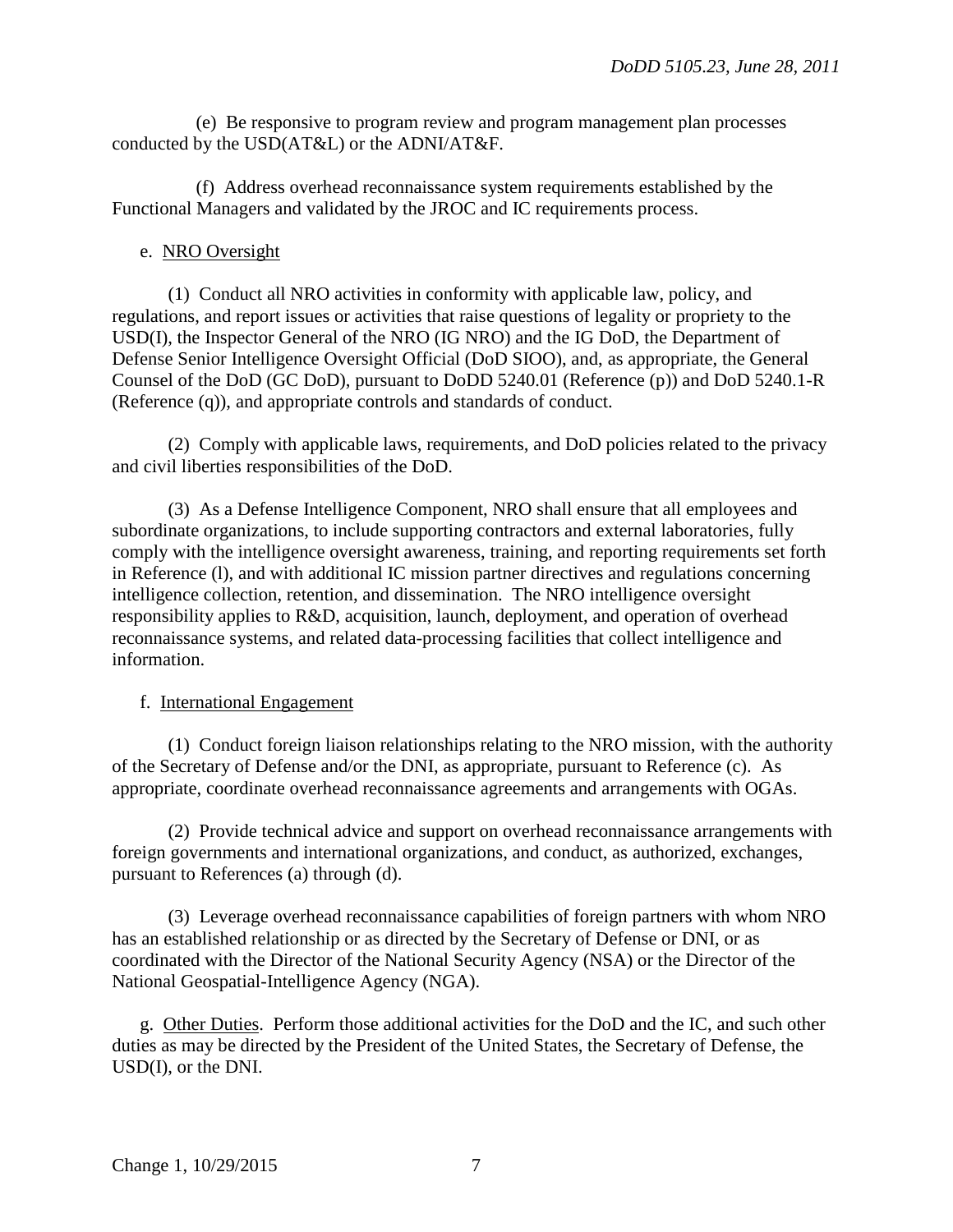7. RELATIONSHIPS. The unique mission, history, and organization of the NRO requires that the DNRO maintain close, integral relationships, through appropriate channels, in a broad array of partnerships with the heads of OGAs, the Chairman of the Joint Chiefs of Staff, the Heads of the other DoD Components, and the Commanders of the Combatant Commands with specific responsibilities for overhead and space activities in peacetime and wartime. The DNRO must also maintain close integral relationships with IC and DoD mission partners and Functional Managers. The following relationships support the DNRO in the performance of assigned responsibilities and functions:

a. DNRO. In the execution of duties assigned herein, the DNRO shall:

(1) Report to the USD(I).

(2) Report to the Secretary of Defense and the Deputy Secretary of Defense when circumstances require their immediate attention and/or decision. The DNRO shall inform the USD(I) in a timely manner when such instances are imminent or have occurred.

(3) Report to the DNI, consistent with References (a), (b), and (c).

(4) Communicate directly with the DoD EA for Space and the members of the DSC, as appropriate.

(5) Coordinate with the USD(P) and other DoD Officials on matters that relate to DNRO areas of responsibility, as appropriate.

(6) Maintain communications with other IC elements, pursuant to Reference (c) and other applicable authorities.

(7) Inform the USD(I) in coordination with the DNI and in accordance with procedures to be established separately by the USD(I) and approved by the Secretary of Defense, when the NRO has submitted information on the NRO and/or its activities to OGAs.

(8) Participate in the Secretary of Defense Biennial Review of Defense Agencies and DoD Field Activities as directed by the Deputy Chief Management Officer of the Department of Defense (DCMO).

(9) Notify the USD(I) and the GC, DoD within 90 days of the issuance date when the DNRO believes a DoD Issuance would damage, limit, or seriously inhibit the NRO from carrying out its national or DoD missions.

(10) Obtain concurrence from the Heads of DoD Components on programs for which the Head of the DoD Component has the primary responsibility and where the NRO has a collateral responsibility.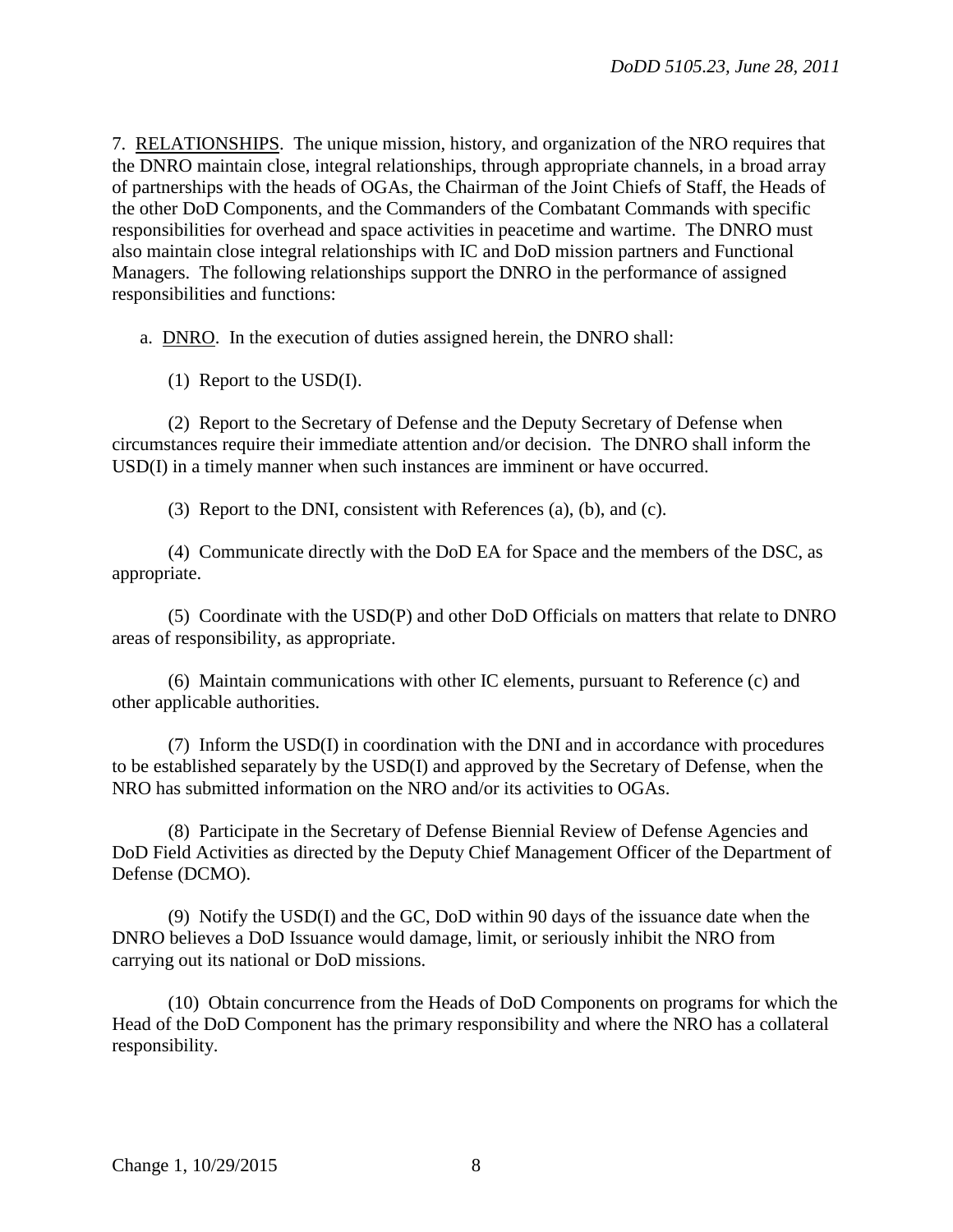(11) Coordinate with the IC Functional Managers and the DoD Geospatial Intelligence (GEOINT) Manager on applicable NRO Overhead Reconnaissance activities.

(12) Identify a Special Communications focal point who will represent NRO interests to the DoD Special Communications Enterprise Office (SCEO) and the Defense Special Communications Enterprise Working Group. Provide support to the DoD SCEO in accordance with DoD Instruction (DoDI) S-3200.17 (Reference (r)).

b. USD(I). The USD(I) shall:

(1) Exercise authority, direction, and control over the DNRO in accordance with References (a) and (e).

(2) Inform the DNRO when NRO overhead reconnaissance-related information is shared with the DNI and OGAs, as appropriate.

(3) Consider and, where appropriate, delegate authority for certain overhead reconnaissance-related matters to the DNRO, unless prohibited by regulation, E.O., or law.

(4) Oversee coordination of NRO information management within and among the Defense Intelligence Components in accordance with DoDM 8910.01(Reference (s)).

c. USD(AT&L). The USD(AT&L), in accordance with DoDD 5134.01 (Reference (t)), shall:

(1) Oversee, advise, and assist the DNRO on the acquisition process.

(2) Jointly with the ADNI/AT&F, and as delegated by the Secretary of Defense and DNI, respectively:

(a) Exercise the decision to delegate indefinite acquisition MDA to the DNRO as programs are initiated or at subsequent milestone decision points, if determined appropriate and agreed to with the ODNI. Delegation of that authority shall continue and shall be reconsidered only by exception consistent with current DoD and IC acquisition policy.

(b) Oversee all wholly or majority NIP-funded NRO major system acquisition programs, and at least once per quarter review and assess program execution. Effective NRO program execution shall address needs for both transparency and agility to respond to a dynamic program environment. Oversight of wholly or majority MIP-funded NRO major system acquisition programs shall be conducted by the USD(AT&L) with ODNI participation. These acquisition authorities are further described in Reference (o) and ICD 801 "Acquisition" (Reference (u)).

(3) Develop relationships with aerospace contractors and other organizations relevant to the NRO mission for the purposes of improving technological strength.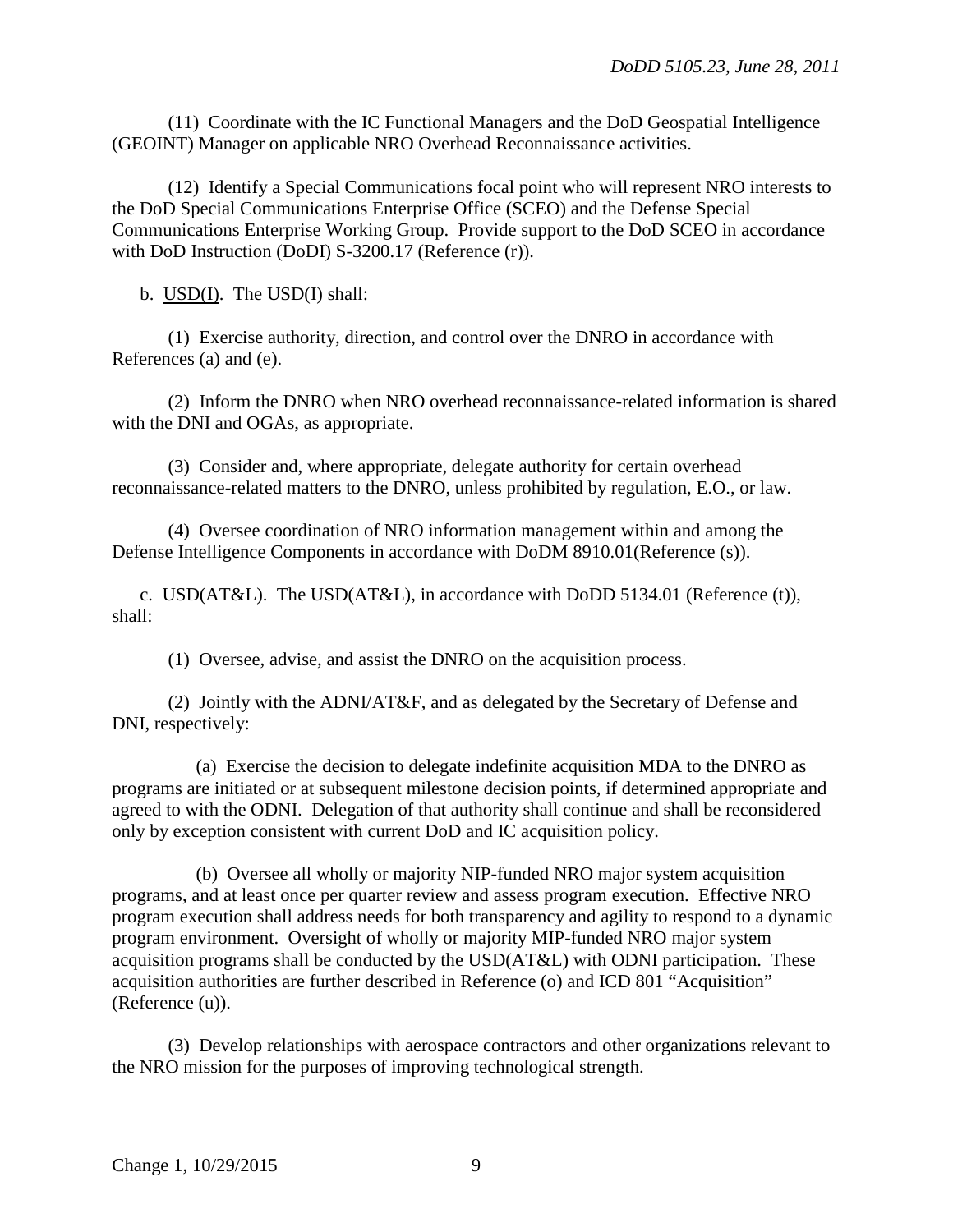d. DoD SIOO. The DoD SIOO shall have access to records and information of the NRO pursuant to DoDD 5148.11 (Reference (v)) and Deputy Secretary of Defense Memorandum (Reference (w)) necessary for the fulfillment of DoD SIOO responsibilities and functions.

e. Chairman of the Joint Chiefs of Staff. The Chairman of the Joint Chiefs of Staff shall facilitate communications with the Combatant Commanders, especially CDRUSSTRATCOM, to ensure a close working relationship exists between the NRO and the Combatant Commands.

f. Heads of the DoD Components. The Heads of DoD Components shall:

(1) Obtain DNRO concurrence on programs for which the NRO has a primary responsibility, and coordinate with DNRO on programs for which NRO has collateral responsibility. This includes, but is not limited to, the review and approval of statements of work, proposed contract changes, and the definition of technical specifications and standards.

(2) Provide such support to the DNRO, within their capabilities, as may be necessary to assist the DNRO in carrying out assigned responsibilities and functions.

g. Secretaries of the Military Departments. The Secretaries of the Military Departments, in addition to the duties in paragraph 7.f. above, shall:

(1) As heads of parent elements, provide personnel, infrastructure, and resource support to the NRO as agreed to separately with the USD(I) and the DNRO. Personnel shall have space domain or other appropriate experience to promote the NRO mission and continuity of effort, pursuant to Reference (d).

(2) Collaborate with the DNRO regarding the NRO responsibility to develop and submit for approval consolidated overhead reconnaissance plans and programs, together with DNRO recommendations regarding requirements for military and civilian manpower, operating costs, investment in facilities and capital equipment, R&D, testing, and evaluation.

h. The Secretary of the Air Force. The Secretary of the Air Force, in addition to paragraph 7.g. of this section, shall:

(1) Coordinate with the DNRO on the use of military facilities for reconnaissance satellite launches, in accordance with DoDD 5101.02E (Reference (x)).

(2) Fulfill responsibilities regarding NRO matters when required and applicable.

(3) Coordinate with the DNRO on the use of shared resources.

(4) Serve as the DoD EA for Space, in accordance with Reference (x).

i. CDRUSSTRATCOM. The CDRUSSTRATCOM shall provide functional and operational expertise in the employment of space systems. Such expertise shall include, but will not be limited to: articulation of the military strategy for space operations; identification of military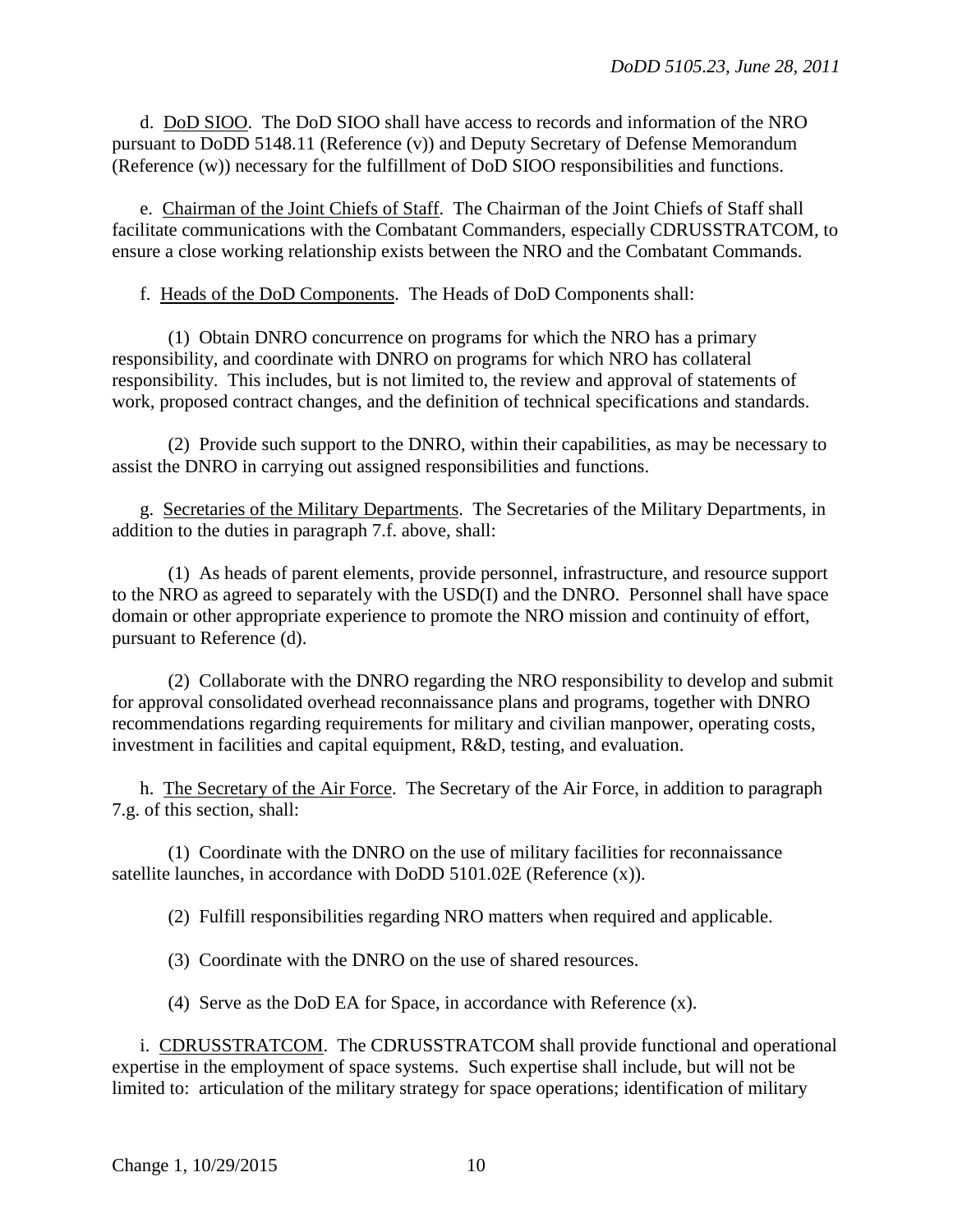operational capabilities and objectives for space systems; development of space command and control operational structures and procedures for employing military space capabilities; and the development and execution of procedures for sharing space situational awareness information within the DoD and USG, as well as with authorized non-USG entities. The CDRUSSTRATCOM, through the Joint Space Operations Center, shall also support the DNRO's responsibilities for collision avoidance and management of the exclusion list. They share management of some facilities, collaborate on a continuing basis to evolve the mission and improve operational effectiveness, and specifically provide systems to support tasking, processing, exploitation and dissemination for NRO systems.

j. Director of the Defense Intelligence Agency (DIA), Director of the NGA, and Director, National Security Agency/Chief, Central Security Service (DIRNSA/CHCSS). The Director of the DIA, the Director of the NGA, and the DIRNSA/CHCSS, under the authority, direction, and control of the USD(I), and in addition to duties in paragraph 7.f. above, shall provide expertise, capabilities, and all available data and information necessary for the DNRO to perform the responsibilities and functions prescribed herein, within existing resources.

8. AUTHORITIES. The DNRO is hereby delegated authority to:

a. Communicate directly with the Heads of the DoD Components, as necessary, to carry out assigned responsibilities and functions, including requests for advice and assistance. Communications to the Military Departments shall be transmitted through the Secretaries of the Military Departments, their designees, or as otherwise provided in law or as directed by the Secretary of Defense in other DoD issuances. Communications to the Commanders of the Combatant Commands normally shall be transmitted through the Chairman of the Joint Chiefs of Staff.

b. Communicate with other Government officials, representatives of the Legislative Branch, members of the public, and representatives of foreign governments or other entities, as appropriate, in carrying out assigned responsibilities and functions. Communications with representatives of the Legislative Branch shall be coordinated with the Assistant Secretary of Defense for Legislative Affairs or the Under Secretary of Defense (Comptroller)/Chief Financial Officer, as applicable, and be consistent with the DoD Legislative Program. Those issues that fall under the purview of the DNI or parent element shall be coordinated with the DNI and conducted in accordance with DNI or parent element guidance.

c. Request a meeting with the Secretary of Defense and/or DNI, or their deputies, to discuss overhead reconnaissance issues, including elevating for decision strategic or programmatic issues related to DNRO responsibilities, as appropriate or necessary.

d. Obtain reports and information, pursuant to DoDI 8910.01 (Reference (y)), as necessary, to carry out assigned responsibilities and functions.

e. Establish and maintain relationships with foreign governments and other entities, including commercial relationships, and industrial and supplier base issues that are consistent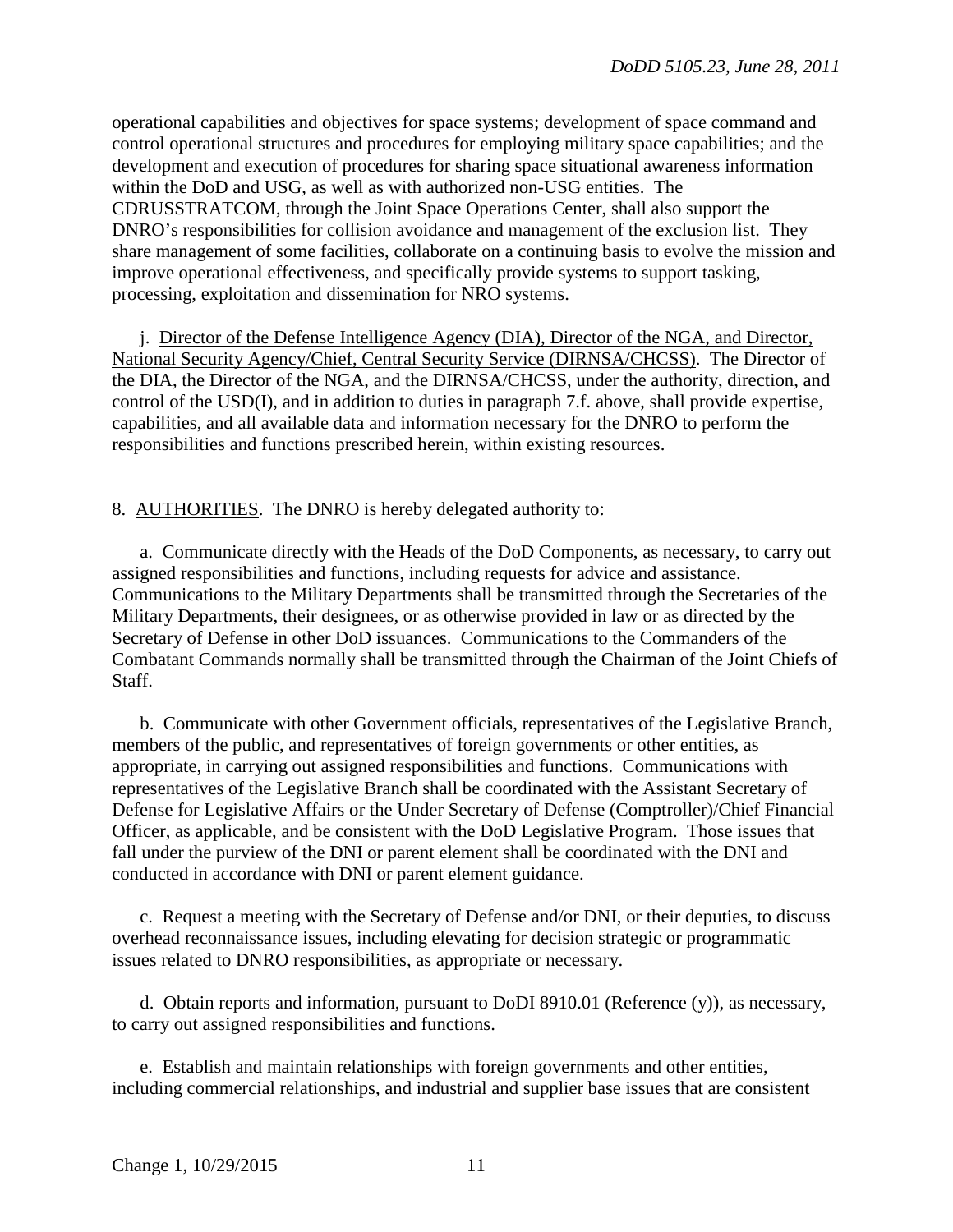with the NRO mission for overhead reconnaissance in accordance with References (a) through (d).

 f. Publish guidance to the DoD Components in carrying out assigned responsibilities and functions prescribed herein in accordance with the authorities contained in Enclosure 2.

 g. Ensure that other authorities provided by statute or specifically delegated by the Secretary of Defense are carried out in support of the NRO mission.

 h. Execute the authorities and responsibilities concerning personnel support established in References (i) and (i).

i. Exercise the administrative authorities contained in Enclosure 2.

## 9. ADMINISTRATION

a. The DNRO is appointed by the President, by and with the advice and consent of the Senate, in accordance with Reference (b). The Principal Deputy Director, NRO, and the Deputy Director, NRO, are nominated and approved in accordance with Reference (d). The IG NRO is appointed by the President, by and with the advice and consent of the Senate, in accordance with the Inspector General Act of 1978, as amended, title 5, U.S.C. Appendix (Reference (z)).

 b. The DNRO shall be authorized such personnel, facilities, funds, and other resources as the Secretary of Defense deems appropriate, including facilities, services, and other support from the Military Departments. The DNI, pursuant to DNI authorities, may also authorize such personnel, facilities, funds, and other resources as appropriate.

10. RELEASABILITY. **Cleared for public release.** This Directive is available on the Internet from the DoD Issuances Website at [http://www.esd.whs.mil/DD/.](http://www.esd.whs.mil/DD/)

11. SUMMARY OF CHANGE 1. The changes to this issuance delegate additional authorities to the Director of the NRO in accordance with the March 06, 2015 Secretary of Defense Memorandum (Reference (g)). The administrative changes also update titles and references for accuracy.

12. EFFECTIVE DATE. This Directive is effective June 28, 2011.

Secretary of Defense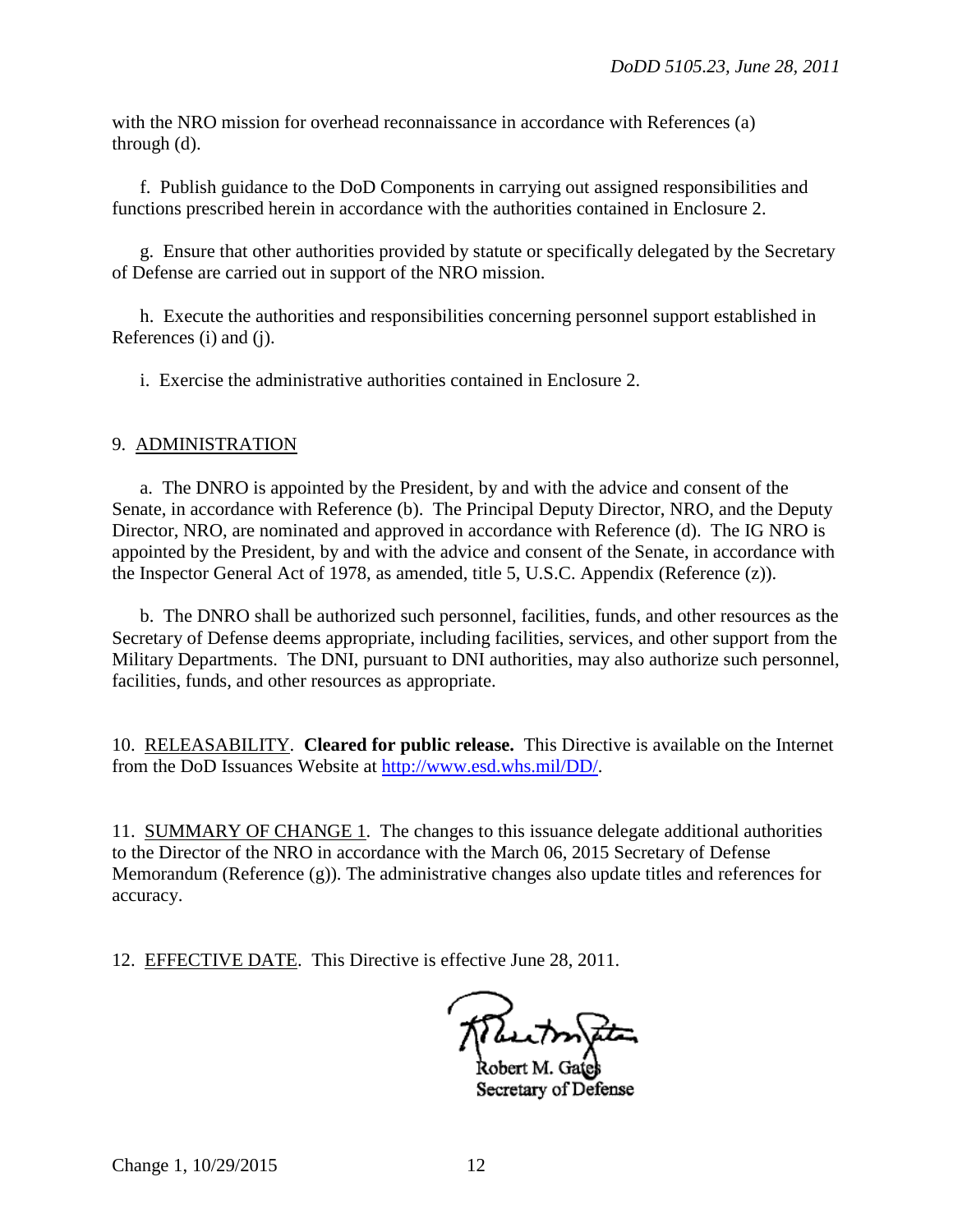Enclosures

1. References

2. Delegations of Authority

Glossary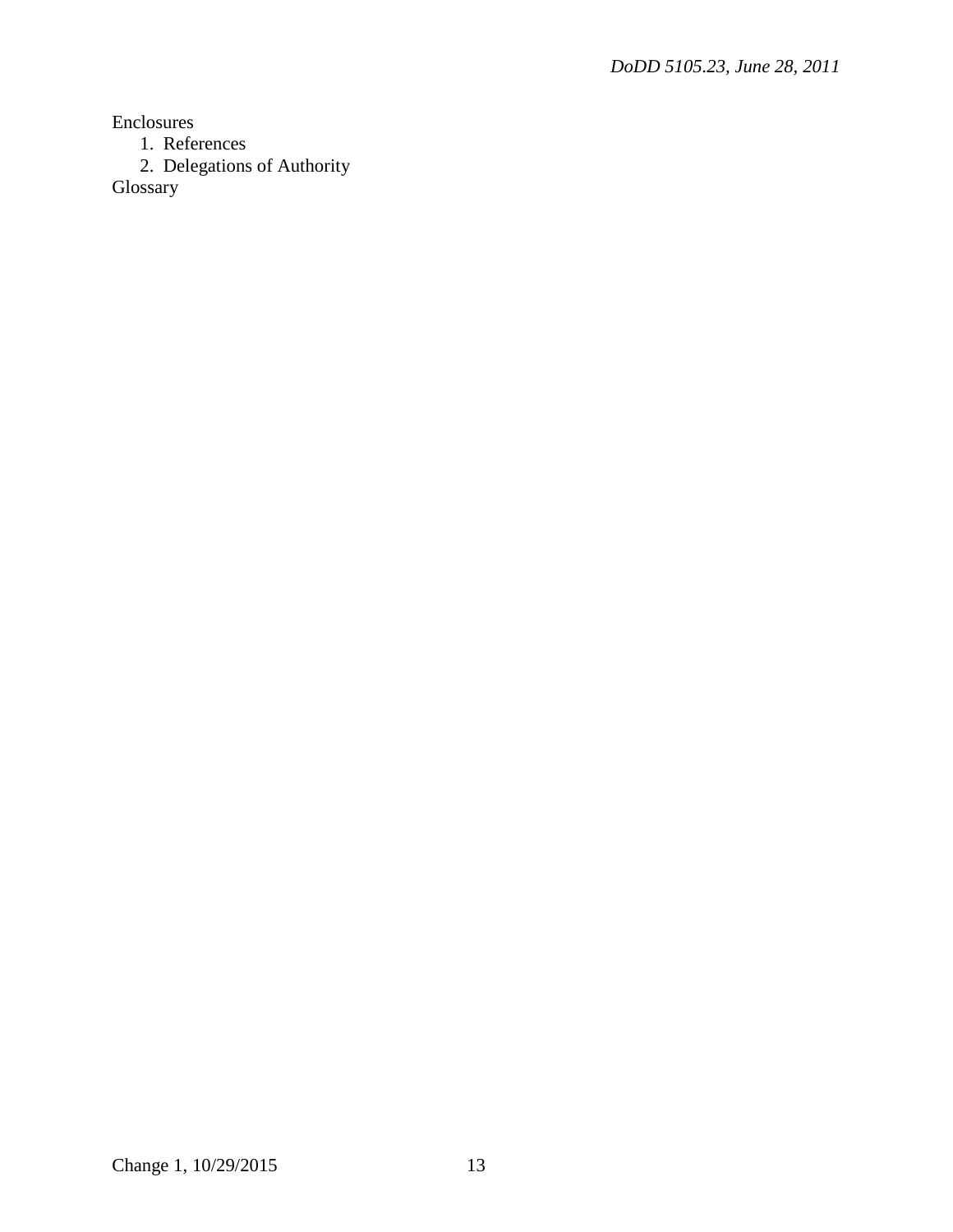# ENCLOSURE 1

# REFERENCES

- (a) Title 10, United States Code
- (b) Title 50, United States Code
- (c) Executive Order 12333, "United States Intelligence Activities," December 4, 1981, as amended
- (d) Memorandum of Agreement between the Secretary of Defense and the Director of National Intelligence concerning the National Reconnaissance Office, September 21, 2010
- (e) DoD Directive 5143.01, "Under Secretary of Defense for Intelligence (USD(I))," October 24, 2014, as amended
- (f) DoD Directive 5105.23, "National Reconnaissance Office," March 27, 1964 (hereby cancelled)
- (g) Secretary of Defense Memorandum, "Request for Permanent Cadre in the National Reconnaissance Office," March 6, 2015, hereby cancelled
- (h) Memorandum of Agreement between the Secretary of Defense and the Director of National Intelligence on the Director of Defense Intelligence, May 21, 2007
- (i) Memorandum of Agreement between the Central Intelligence Agency and the National Reconnaissance Office on Personnel Support Relationships, August 16, 2012
- (j) Central Intelligence Agency Executive Director Memorandum, "(U) Concurrence to Create the Office of Space Reconnaissance," September [1](#page-13-0)1, 2014<sup>1</sup>
- (k) DoD Directive 3020.26, "Department of Defense Continuity Programs," January 9, 2009
- (l) DoD Manual 5200.01, "Information Security Program," dates vary by volume
- (m) DoD Directive 5240.02, "Counterintelligence (CI)," March 17, 2015
- (n) DoD Directive 5205.12, "Military Intelligence Program (MIP)," November 14, 2008
- (o) Memorandum of Agreement between the Secretary of Defense and the Director of National Intelligence, "Management of Acquisition Programs Executed at the Department of Defense Intelligence Community Elements," March 25, 2008
- (p) DoD Directive 5240.01, "DoD Intelligence Activities," August 27, 2007, as amended
- (q) DoD Regulation 5240.1-R, "Procedures Governing the Activities of DoD Intelligence Components That Affect United States Persons," December 1982
- (r) DoD Instruction S-3200.17, "Implementing Instructions for the DoD Special Communications Enterprise Office (SCEO) (U)," July 15, 2009
- (s) DoD Manual 8910.01, "DoD Information Collections Manual," dates vary by volume
- (t) DoD Directive 5134.01, "Under Secretary of Defense for Acquisition, Technology, and Logistics (USD(AT&L))," December 9, 2005, as amended
- (u) Intelligence Community Directive (ICD) 801, "Acquisition," August 15, 2006
- (v) DoD Directive 5148.11, "Assistant to the Secretary of Defense for Intelligence Oversight (ATSD(IO))," April 24, 2013
- (w) Deputy Secretary of Defense Memorandum, "Notification of the Realignment of the Assistant to the Secretary of Defense for Intelligence Oversight (ATSD(IO)) as the

<span id="page-13-0"></span><sup>&</sup>lt;sup>1</sup> Copies may be obtained from the Office of the Under Secretary for Intelligence, Intelligence Strategy, Policy, and Integration, Intelligence Policy via classified networks.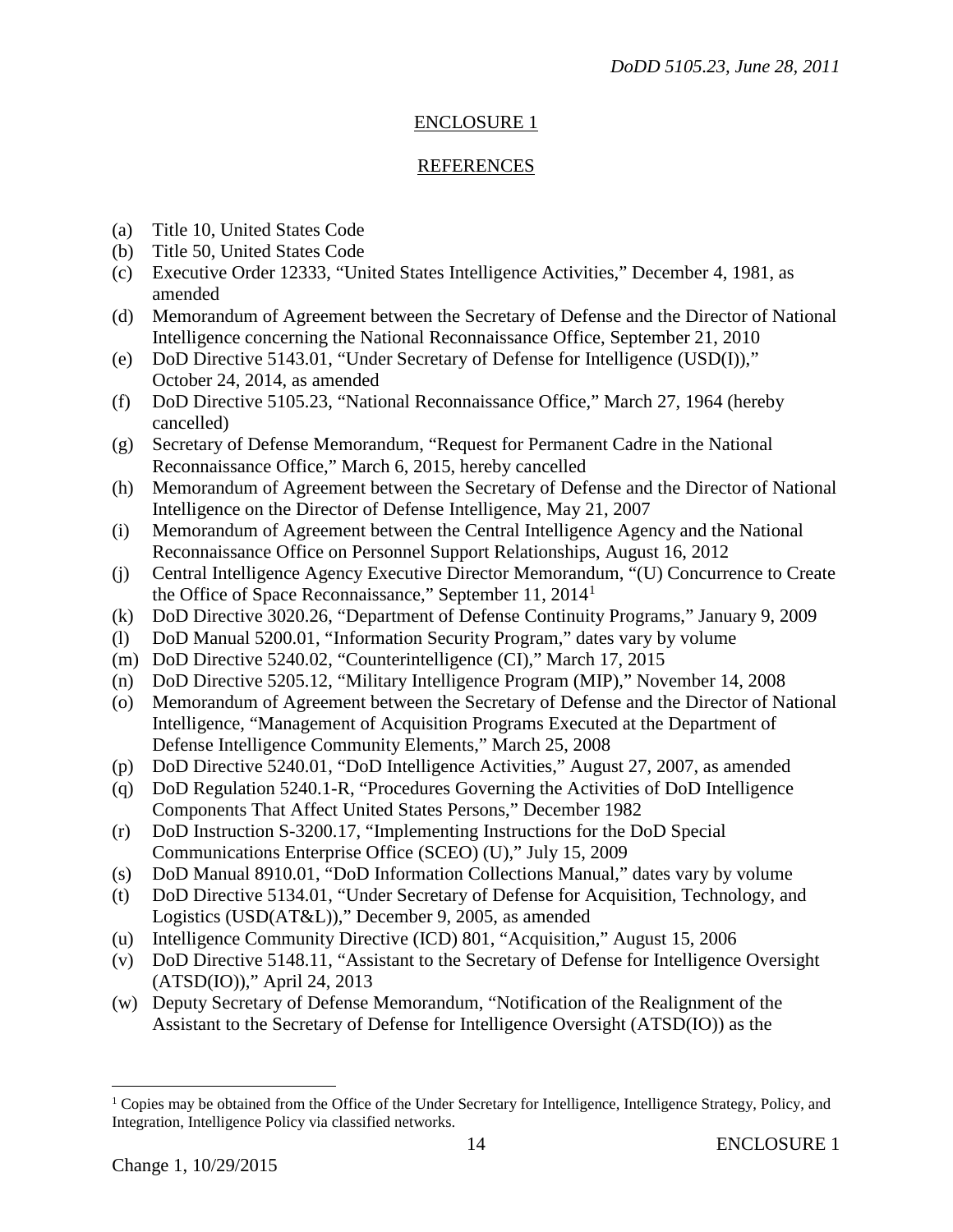Department of Defense Senior Intelligence Oversight Official (DoD SIOO)," December 23, 2014

- (x) DoD Directive 5101.02E, "DoD Executive Agent (EA) for Space," January 25, 2013
- (y) DoD Instruction 8910.01, "Information Collection and Reporting," May 19, 2014
- (z) Inspector General Act of 1978, as amended, title 5, United States Code, Appendix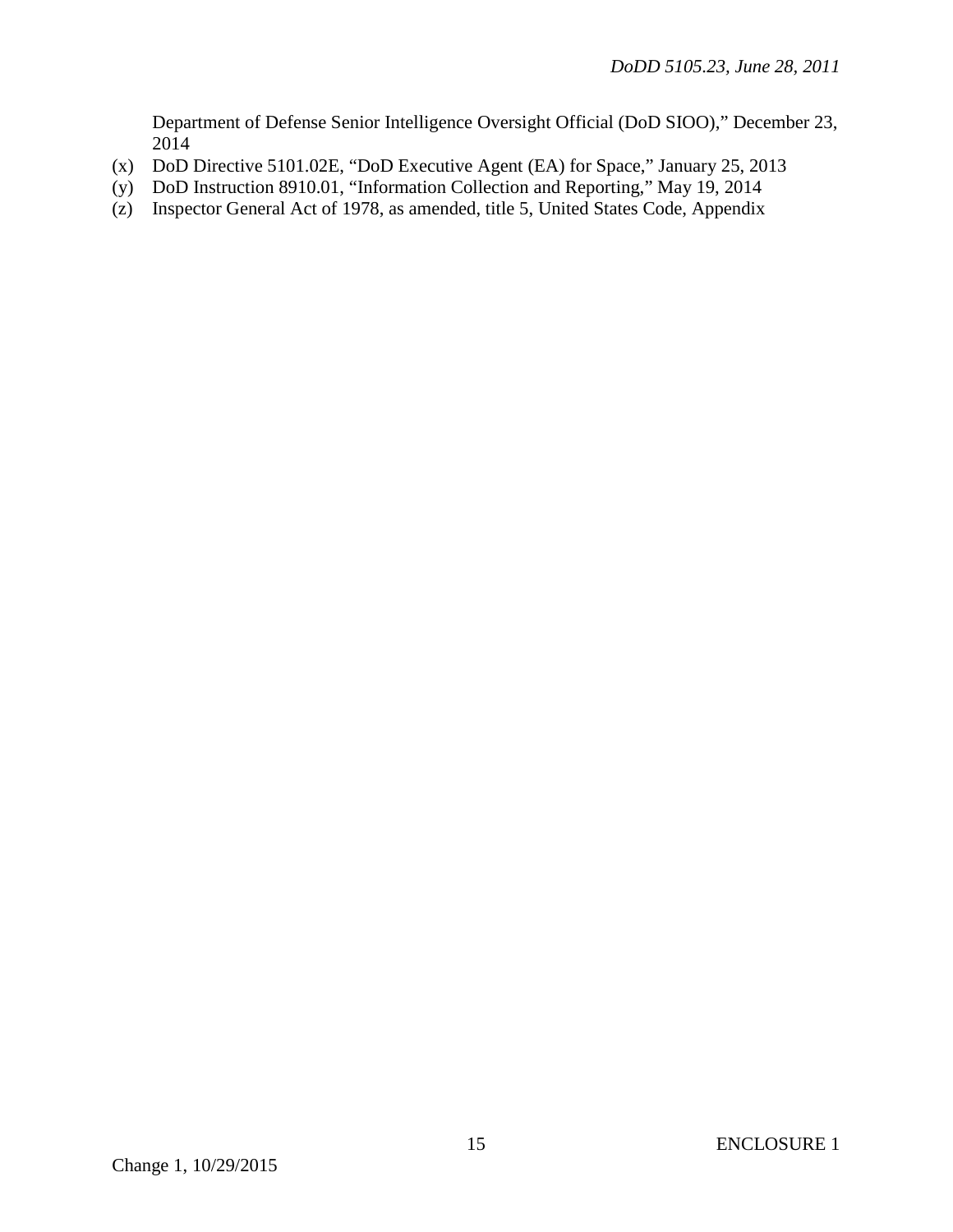# ENCLOSURE 2

# DELEGATIONS OF AUTHORITY

Pursuant to the authority vested in the Secretary of Defense, and subject to the authority, direction, and control of the Secretary of Defense or the USD(I), and in accordance with Reference (d), applicable DoD and DNI policies and issuances, the DNRO, or in the absence of the Director, the person acting for the Director, is hereby delegated authority, as required, in the administration and operation of NRO for the functions herein. Parent element authorities related to the functions described below shall be addressed in MoAs, memoranda of understanding, or other agreements between the DNRO and the applicable head of a parent element.

## a. Human Resources

(1) Establish an NRO Incentive Awards Board and pay cash awards to, and incur necessary expenses for, the honorary recognition of USG civilian employees whose suggestions, inventions, superior accomplishments, or other personal efforts, including special acts or services, benefit the NRO, pursuant to section 4503 of title 5, U.S.C., Office of Personnel Management (OPM) regulations, and DoDI 1400.25.

(2) Establish a joint military recognition program, pursuant to DoD 1348.33-M.

(3) As necessary, use advisory committees and employ temporary or intermittent experts or consultants, as approved by the Secretary of Defense or the DCMO, in support of NRO functions, in accordance with section 173 of Reference (a); section 3109(b) of title 5, U.S.C.; Federal Advisory Committee Act, title 5, U.S.C. Appendix 2; and DoDI 5105.04.

(4) Authorize and approve:

(a) Temporary duty travel for military personnel assigned or detailed to the NRO, pursuant to the Joint Travel Regulations.

(b) Travel for civilian personnel employed by, assigned to, or detailed to the NRO, pursuant to the Joint Travel Regulations.

(c) Invitational travel to non-DoD personnel whose consultative, advisory, or other highly specialized technical services are required in a capacity that is directly related to or in connection with NRO activities, pursuant to section 5703 of title 5, U.S.C., and the Joint Travel Regulations.

(d) Overtime work for civilian personnel employed by, assigned to, or detailed to the NRO, pursuant to chapter 55, subchapter V of title 5, U.S.C., and applicable OPM regulations, unless provided by an associated parent element under separate agreement.

(e) Funds available for travel by military personnel assigned or detailed to the NRO for expenses incident to attendance at meetings of technical, scientific, professional, or other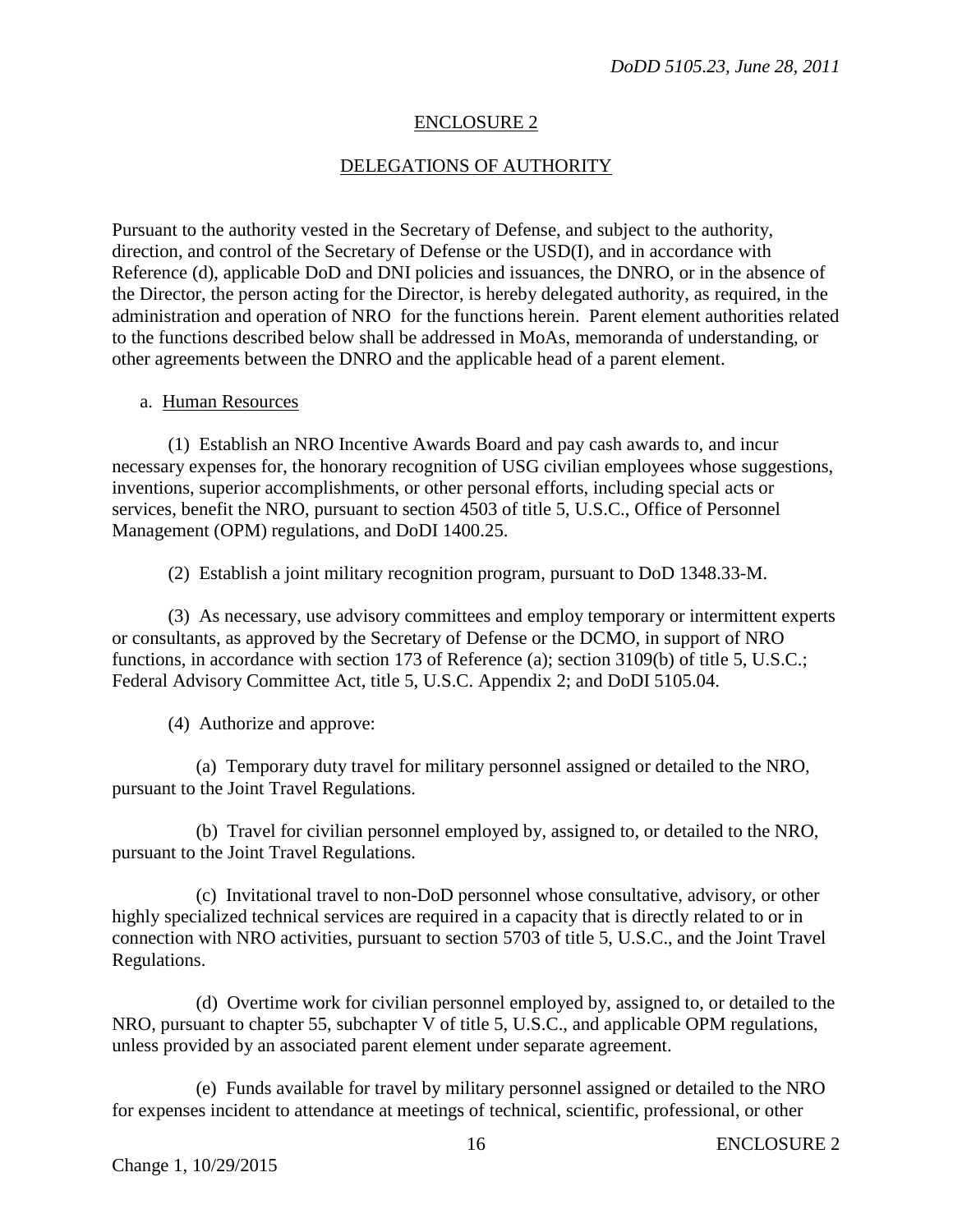similar organizations in such instances when the approval of the Secretary of Defense, or designee, is required by section 412 of title 37, U.S.C., and sections 4110 and 4111 of title 5, U.S.C.

(5) Exercise the authority vested in the Secretary of Defense, in accordance with sections 301, 302(b), 3101, and 5107 of title 5, U.S.C., and subchapter I of Chapter 83 of Reference (a), as amended, and carry out responsibilities regarding the Defense Civilian Intelligence Personnel System as prescribed in DoDD 1400.35 for the employment, direction, and general administration of NRO civilian personnel.

(6) Fix rates of pay for wage-rate employees exempted from the Classification Act of 1949 according to section 5102 of title 5, U.S.C., on the basis of rates established under the Federal Wage System. In fixing such rates, the Director, NRO, will follow the wage schedule established by the DoD Wage Fixing Authority.

(7) Pursuant to the authority vested in the Secretary of Defense under section 1609 of Reference (a), terminate the employment of NRO employees. This authority may not be further delegated.

(8) Administer oaths of office to those entering the Executive Branch of the Federal Government or any other oath required by law in connection with employment therein, pursuant to section 2903 of title 5. U.S.C., and designate in writing, as may be necessary, officers and employees of NRO to perform this function.

(9) Act as agent for the collection and payment of employment taxes imposed by appropriate statutes.

# b. Personnel Security

(1) Establish, direct, and administer all aspects of the NRO's Sensitive Compartmented Information (SCI) security programs, to include all necessary coordination and implementation of DNI security policy, consistent with applicable authorities as heads of elements of the Intelligence Community in accordance with Reference (c) and DoDI 5200.01.

(2) Pursuant to E.O.s 10450, 12958, 12968, 13467 and applicable DNI policies, as appropriate, determine eligibility of NRO civilian employees and NRO-sponsored contractors and consultants for access to SCI and grant, suspend, deny, or revoke security clearances for these personnel in accordance with ICD 704 and other appropriate DNI guidance, DoDI 5200.02, DoD 5200.2-R, and DoDD 5220.6.

(*3*) Adhere to the personnel security policies and procedures in this section and elsewhere in this Directive regarding all contractor personnel supporting contracts under the cognizance of the DNRO and supporting NRO operations, activities, and programs, consistent with the National Industrial Security Program.

(4) Collaborate with the applicable parent element, as necessary, regarding SCI access eligibility for all persons detailed or assigned to the NRO. Parent elements are responsible for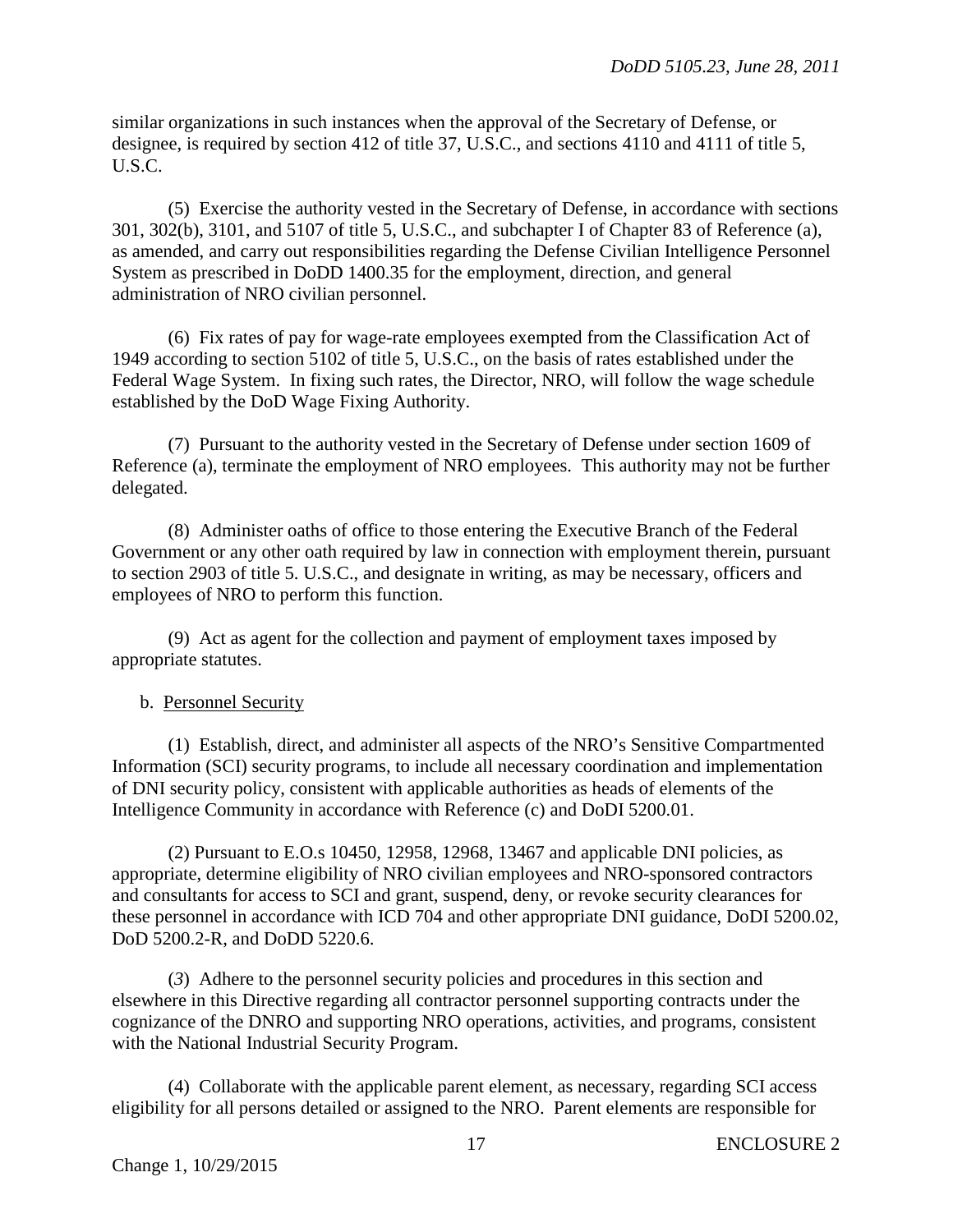these eligibility and access determinations, pursuant to Reference (c) and ICD 704. The DNRO remains responsible for determining access to NRO information.

(5) Collaborate and partner with the parent elements of personnel detailed or assigned to NRO, using separate agreements, as needed, regarding parent element personnel security policies and authorities as they affect the NRO. Such agreements will stipulate the personnel security requirements for assignment or detail to the NRO, and conditions under which NRO can deny or revoke such assignments or details.

(6) Administer the provisions of Public Law 95-521 and the Joint Ethics Regulation as the Designated Agency Ethics Official responsible for the implementation and administration of the NRO's ethics program.

## c. Physical Security

(1) Promulgate the necessary security policies for the physical protection of property and places under the jurisdiction of the DNRO, including those in industry wherein NRO SCI resides, pursuant to Reference (c), DoDI 5200.08, and applicable DNI guidance. Promulgate regulations governing the granting or denial of industrial clearances for access to sensitive information and regulate physical security in industry or NRO-sponsored contracts for sensitive materials.

(2) Protect the security of NRO installations, activities, property, information, and personnel by appropriate means, including the publication of necessary security regulations.

(3) Establish, direct, and administer all aspects of the NRO security program for the protection of SCI, including all necessary coordination and implementation of DNI security policy, pursuant to References (c) and (i), DCID 6/1, and E.O. 13526.

## d. Information Security

(1) Establish, direct, and administer an information security program that incorporates requirements of applicable DNI policy for protection of SCI, and Reference (i) for protection of collateral classified information.

(2) Coordinate with the Office of the Under Secretary of Defense for Intelligence on matters relating to the DoD security oversight program, and security program implementation.

## e. Counterintelligence (CI)

(1) Maintain an organic CI capability to identify vulnerabilities, recommend countermeasures, and resolve other CI matters to counter the foreign intelligence and international terrorist threat to NRO operations.

(2) Conduct authorized DoD polygraph and credibility assessment examinations in accordance with DoDD 5210.48.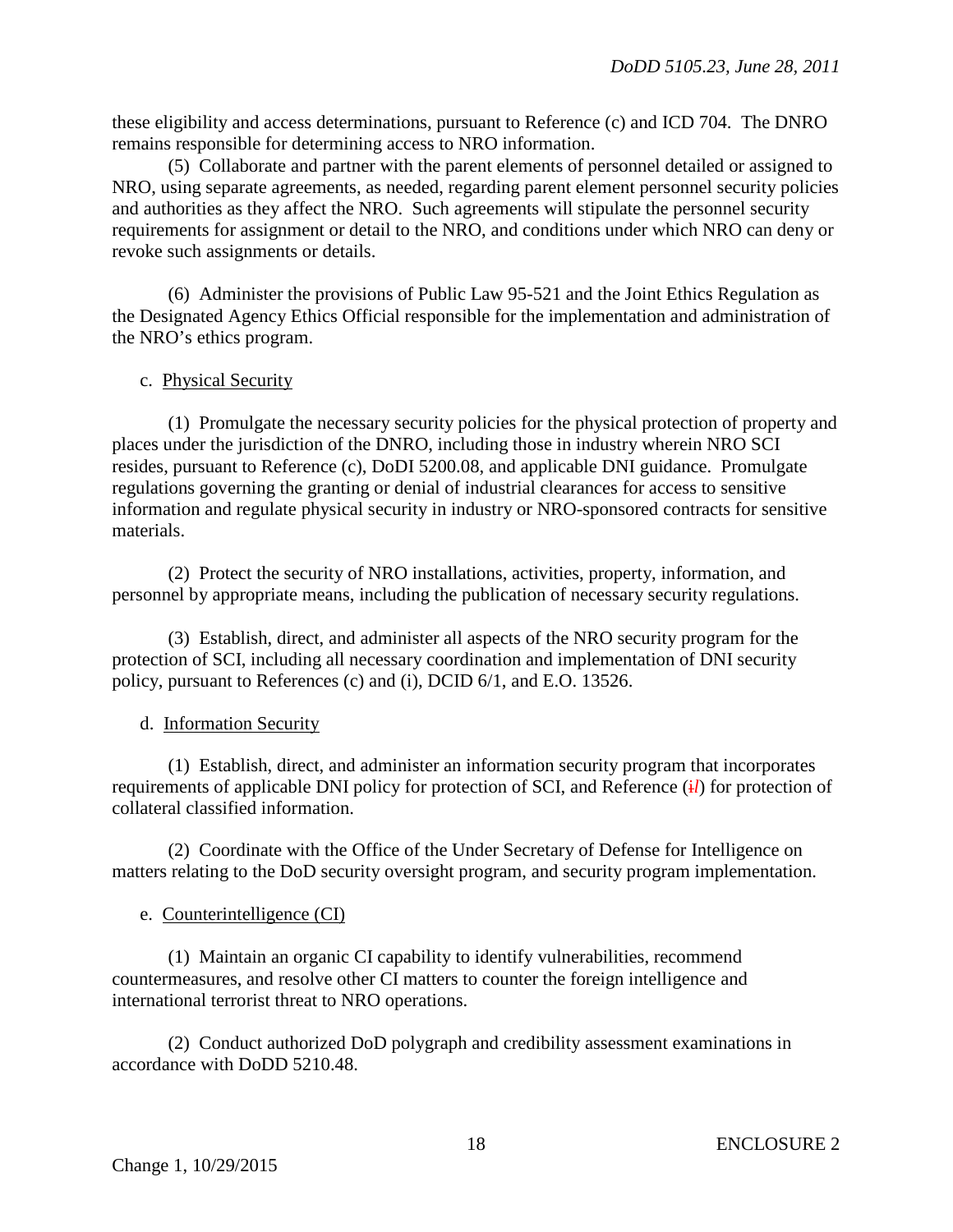(3) Conduct authorized DoD technical surveillance countermeasures activities in accordance with DoDI 5240.05.

## f. Records

(1) Maintain an official seal and attest to the authenticity of official NRO records under that seal.

(2) Develop, establish, and maintain an active and continuing Records Management Program, pursuant to section 3102 of title 44, U.S.C., and DoDD 5015.2.

## g. Publications

(1) Authorize the publication of advertisements, notices, or proposals in newspapers, magazines, or other public media, as required, for the effective administration and operation of the NRO, pursuant to section 3702 of title 44, U.S.C.

(2) Establish and maintain, for the functions assigned, an appropriate publications system for common supply and service regulations, instructions, and reference documents, and changes thereto, pursuant to DoDI 5025.01.

## h. Acquisition/Procurement, Financial Management, and Property

(1) Comply with DoD and IC directives and agreements concerning acquisition, including References (d), (t), and (u).

(2) Enter into support and service agreements with the Military Departments, other DoD Components, and other USG departments and agencies and parent elements, as required, for the effective performance of NRO responsibilities and functions.

(3) Enter into and administer contracts, directly or through a Military Department, DoD contract administration services component, or other USG department or agency, as appropriate, for supplies, equipment, and services required to accomplish the NRO mission. To the extent that any law or E.O. specifically limits such authority to persons at the Secretarial level of a Military Department, such authority shall be exercised by the appropriate Under Secretary of Defense.

(4) Use the Government-wide commercial purchase card for making appropriate purchases of material and services, other than personal services, for the NRO when it is determined to be more advantageous and consistent with the best interests of the Government.

(5) Lease non-excess property under NRO control, under terms that will promote the National Defense or that will be in the public interest, pursuant to section 2667a of Reference (a).

(6) Enter into personal-services contracts to the extent permitted by law.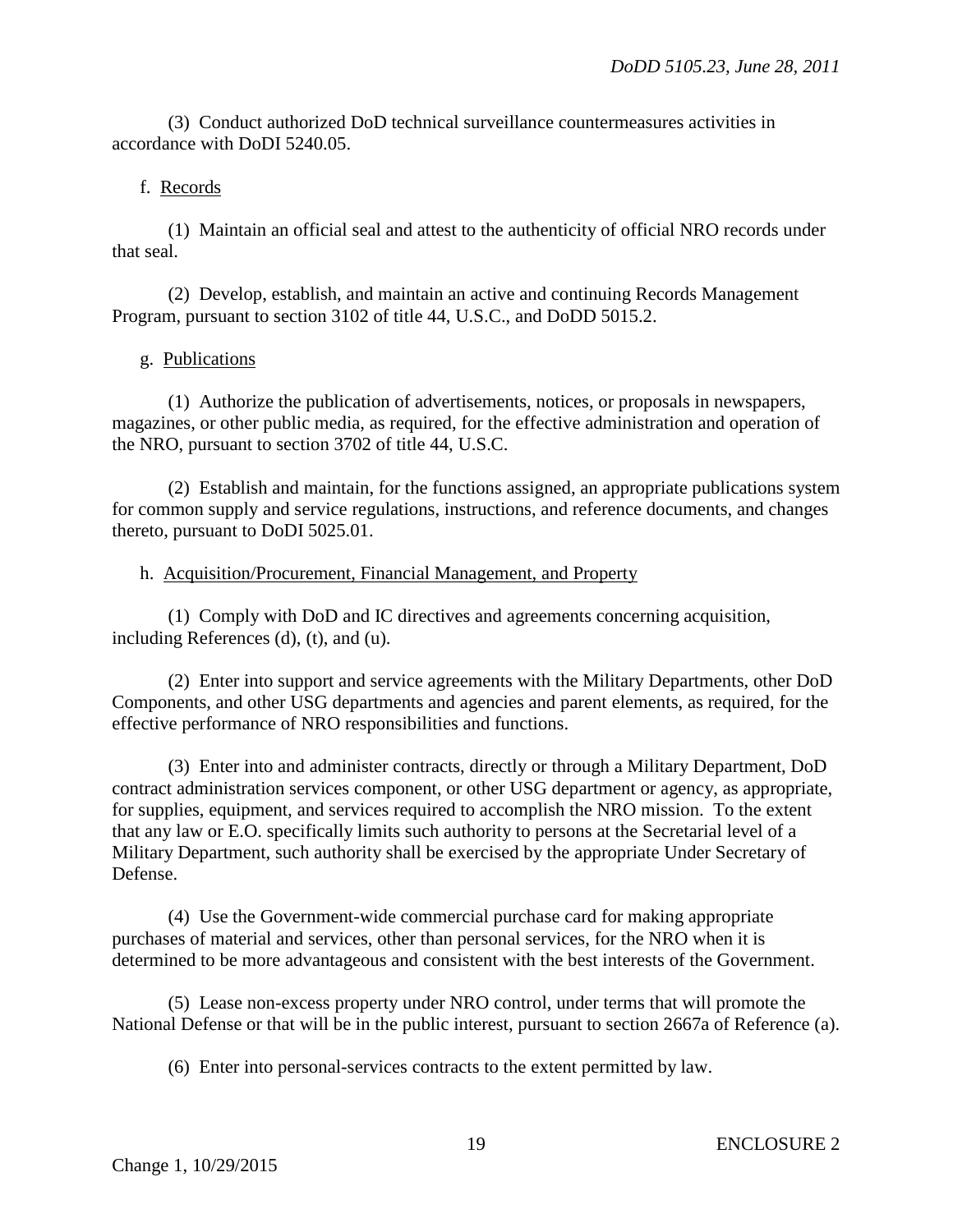(7) Approve premium-class travel, when required, for the successful performance of an intelligence mission.

(8) Exercise the authority delegated to the Secretary of Defense by the Administrator of the General Services Administration on the disposal of surplus personal property for responsibilities assigned herein.

(9) Establish and maintain appropriate property accounts for the NRO, appoint Boards of Survey, approve reports of survey, relieve personal liability, and drop accountability for NRO property contained in the authorized property accounts that has been lost, damaged, stolen, destroyed, or otherwise rendered unserviceable, pursuant to applicable laws and regulations.

(10) Accept gifts and contributions of money, property, or services for DoD programs in support of the accomplishments of NRO missions, pursuant to section 2608 of Reference (a).

i. Training. Establish and administer training programs as prescribed in Volume 410 of DoDI 1400.25.

j. Re-Delegation. The DNRO may re-delegate these authorities, as appropriate and in writing, except as otherwise restricted in this enclosure or by law or regulation.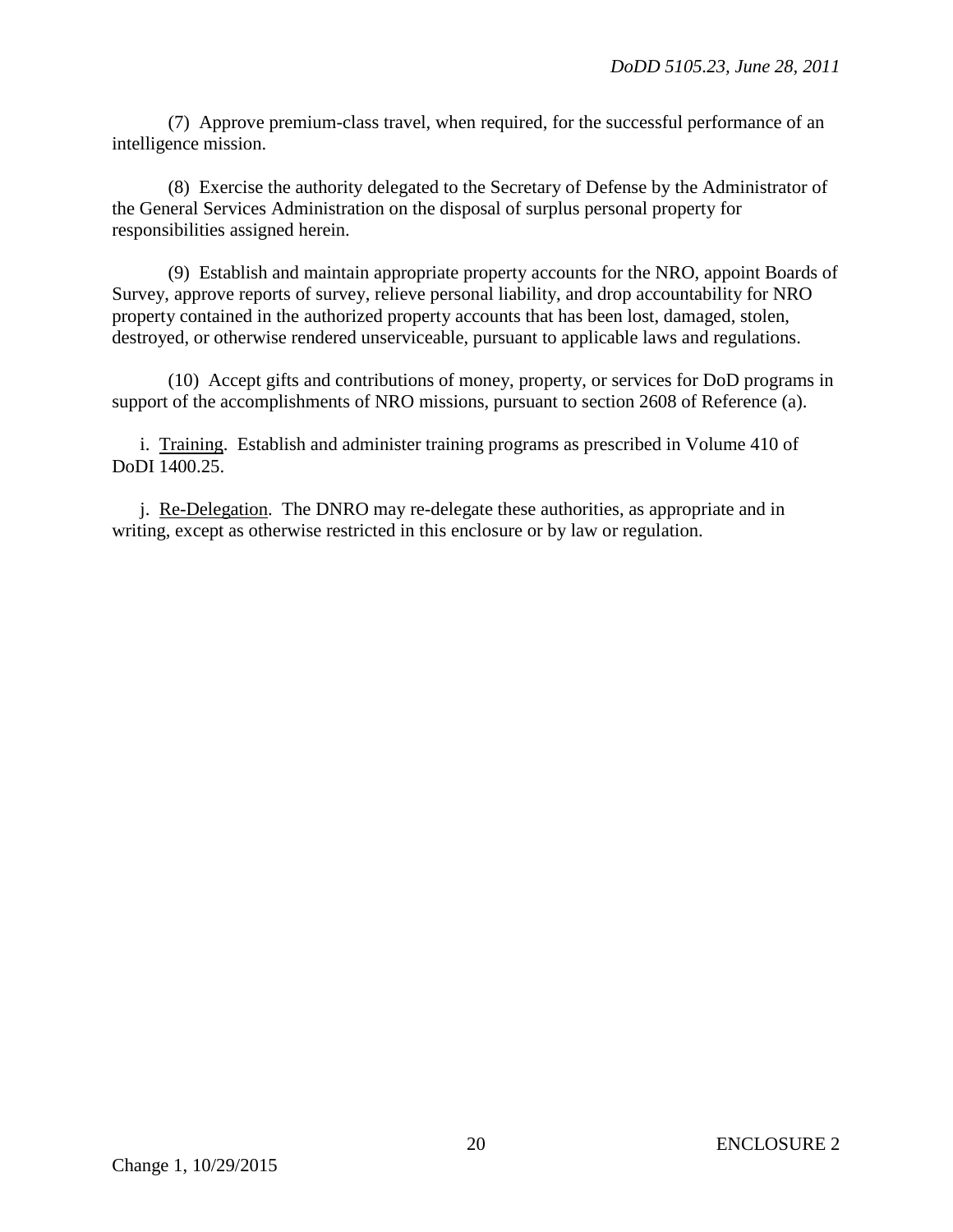# **GLOSSARY**

# PART I. ABBREVIATIONS AND ACRONYMS

| ADNI/AT&F           | Assistant DNI for Acquisition, Technology, and Facilities          |
|---------------------|--------------------------------------------------------------------|
| CDRUSSTRATCOM       | Commander, United States Strategic Command                         |
| CI                  | counterintelligence                                                |
| <b>CIA</b>          | Central Intelligence Agency                                        |
| <b>DCID</b>         | Director of Central Intelligence Directive                         |
| <b>DCMO</b>         | Deputy Chief Management Officer of the Department of Defense       |
| <b>DDI</b>          | Director of Defense Intelligence                                   |
| <b>DIA</b>          | Defense Intelligence Agency                                        |
| <b>DIRNSA/CHCSS</b> | Director, National Security Agency/Chief, Central Security Service |
| DoD SIOO            | Department of Defense Senior Intelligence Oversight Official       |
| DoDD                | DoD Directive                                                      |
| DoDI                | DoD Instruction                                                    |
| <b>DoDM</b>         | DoD Manual                                                         |
| <b>DNI</b>          | Director of National Intelligence                                  |
| <b>DNRO</b>         | Director, National Reconnaissance Office                           |
| <b>DSC</b>          | Defense Space Council                                              |
| EA                  | <b>Executive Agent</b>                                             |
| E.O.                | <b>Executive Order</b>                                             |
| GC DoD              | General Counsel of the DoD                                         |
| <b>GEOINT</b>       | Geospatial Intelligence                                            |
| IC                  | <b>Intelligence Community</b>                                      |
| <b>ICD</b>          | <b>Intelligence Community Directive</b>                            |
| IG DoD              | Inspector General of the Department of Defense                     |
| <b>IG NRO</b>       | Inspector General of the National Reconnaissance Office            |
| <b>JROC</b>         | Joint Requirements Oversight Council                               |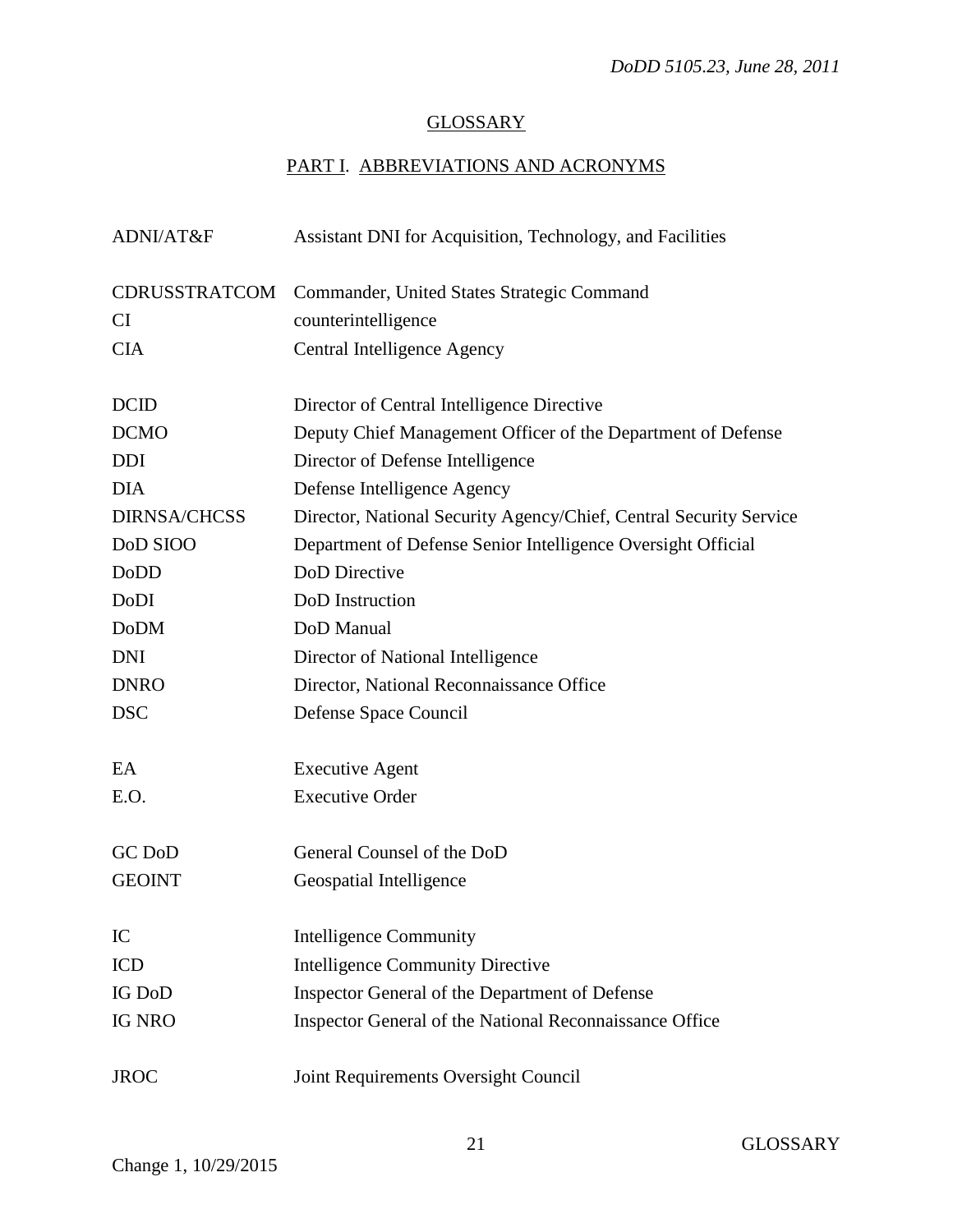| <b>MDA</b>  | milestone decision authority                                                               |
|-------------|--------------------------------------------------------------------------------------------|
| <b>MIP</b>  | Military Intelligence Program                                                              |
| MoA         | memorandum of agreement                                                                    |
|             |                                                                                            |
| <b>NGA</b>  | National Geospatial-Intelligence Agency                                                    |
| <b>NIP</b>  | National Intelligence Program                                                              |
| <b>NRO</b>  | National Reconnaissance Office                                                             |
| <b>NRP</b>  | National Reconnaissance Program                                                            |
| <b>NSA</b>  | <b>National Security Agency</b>                                                            |
| <b>NSS</b>  | <b>National Security Space</b>                                                             |
|             |                                                                                            |
| <b>ODNI</b> | Office of the DNI                                                                          |
| <b>OGAs</b> | other government agencies                                                                  |
| <b>OPM</b>  | <b>Office of Personnel Management</b>                                                      |
| OUSD(C)/CFO | Office of the Under Secretary of Defense (Comptroller)/Chief Financial                     |
|             | Officer, Department of Defense                                                             |
| R&D         | research and development                                                                   |
| <b>SCI</b>  | Sensitive Compartmented Information                                                        |
| <b>SCEO</b> | Special Communications Enterprise Office                                                   |
| U.S.C.      | <b>United States Code</b>                                                                  |
| USD(AT&L)   | Under Secretary of Defense for Acquisition, Technology, and Logistics                      |
| USD(C)/CFO  |                                                                                            |
|             | Under Secretary of Defense (Comptroller)/Chief Financial Officer,<br>Department of Defense |
| USD(I)      | Under Secretary of Defense for Intelligence                                                |
| USD(P)      | Under Secretary of Defense for Policy                                                      |
| <b>USG</b>  | <b>United States Government</b>                                                            |
|             |                                                                                            |

# PART II. DEFINITIONS

Unless otherwise noted, these terms and their definitions are for the purpose of this Directive:

Defense Intelligence Components. Refers to all DoD organizations that perform National Intelligence, Defense Intelligence, and intelligence-related functions, including the DIA, the NGA, the NRO, the National Security Agency/Central Security Service, and the intelligence